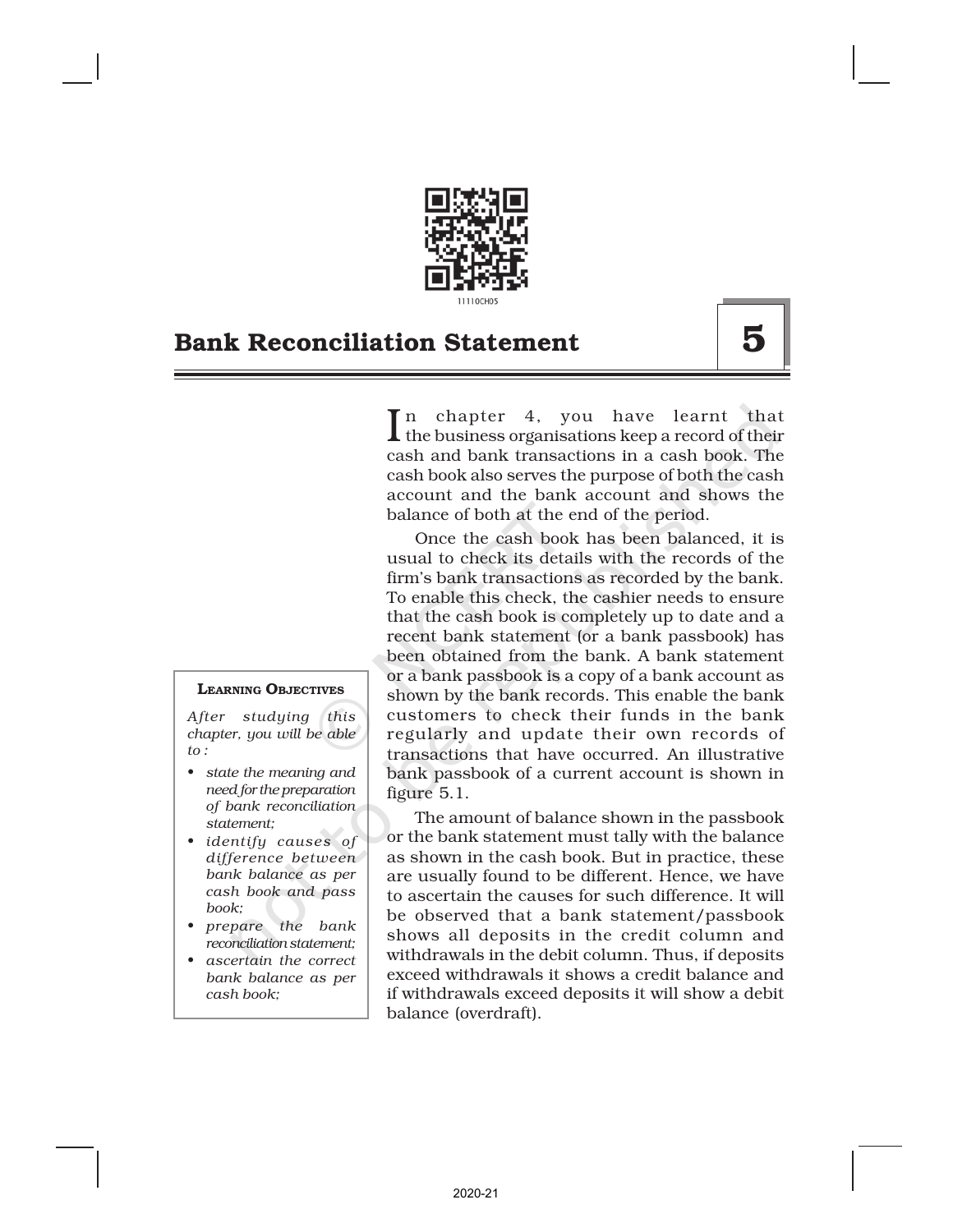# 5.1 Need for Reconciliation

It is generally experienced that when a comparison is made between the bank balance as shown in the firm's cash book, the two balances do not tally. Hence, we have to first ascertain the causes of difference thereof and then reflect them in a statement called *Bank Reconciliation Statement* to reconcile (tally) the two balances.

In order to prepare a bank reconciliation statement we need to have a bank balance as per the cash book and a bank statement as on a particular day along with details of both the books. If the two balances differ, the entries in both the books are compared and the items on account of which the difference has arisen are ascertained with the respective amounts involved so that the bank reconciliation statement may be prepared. Its format shown in figure 5.5.

|       | Particulars                                                                                   | Amount      |
|-------|-----------------------------------------------------------------------------------------------|-------------|
| Add:  | Balance as per cash book<br>Cheques issued but not presented<br>Interest credited by the bank | .           |
| Less: | Cheques deposited but not credited by the bank<br>Bank charges not recorded in the cash book  |             |
|       | Balance as per the passbook                                                                   | <b>XXXX</b> |

# Fig. 5.2 : *Proforma of bank reconciliation statement*

It can also be prepared with two amount columns one showing additions (+ column) and another showing deductions (-column). For convenience, we usually adopt this treatment.

| Particulars |                                               | <i>Amount</i> | Amount      |
|-------------|-----------------------------------------------|---------------|-------------|
|             |                                               | (+)           |             |
|             | Balance as per cash book                      | .             |             |
|             | Cheques issued but not presented              | .             |             |
|             | Interest credited by the bank                 |               |             |
|             | Cheque deposited but not credited by the bank |               | .           |
|             | Bank charges not recorded in the cash book    |               | .           |
|             | Balance as per the passbook.                  |               | <b>XXXX</b> |
|             |                                               |               |             |

# Fig. 5.3 : *Proforma of bank reconcitiation statement (table form)*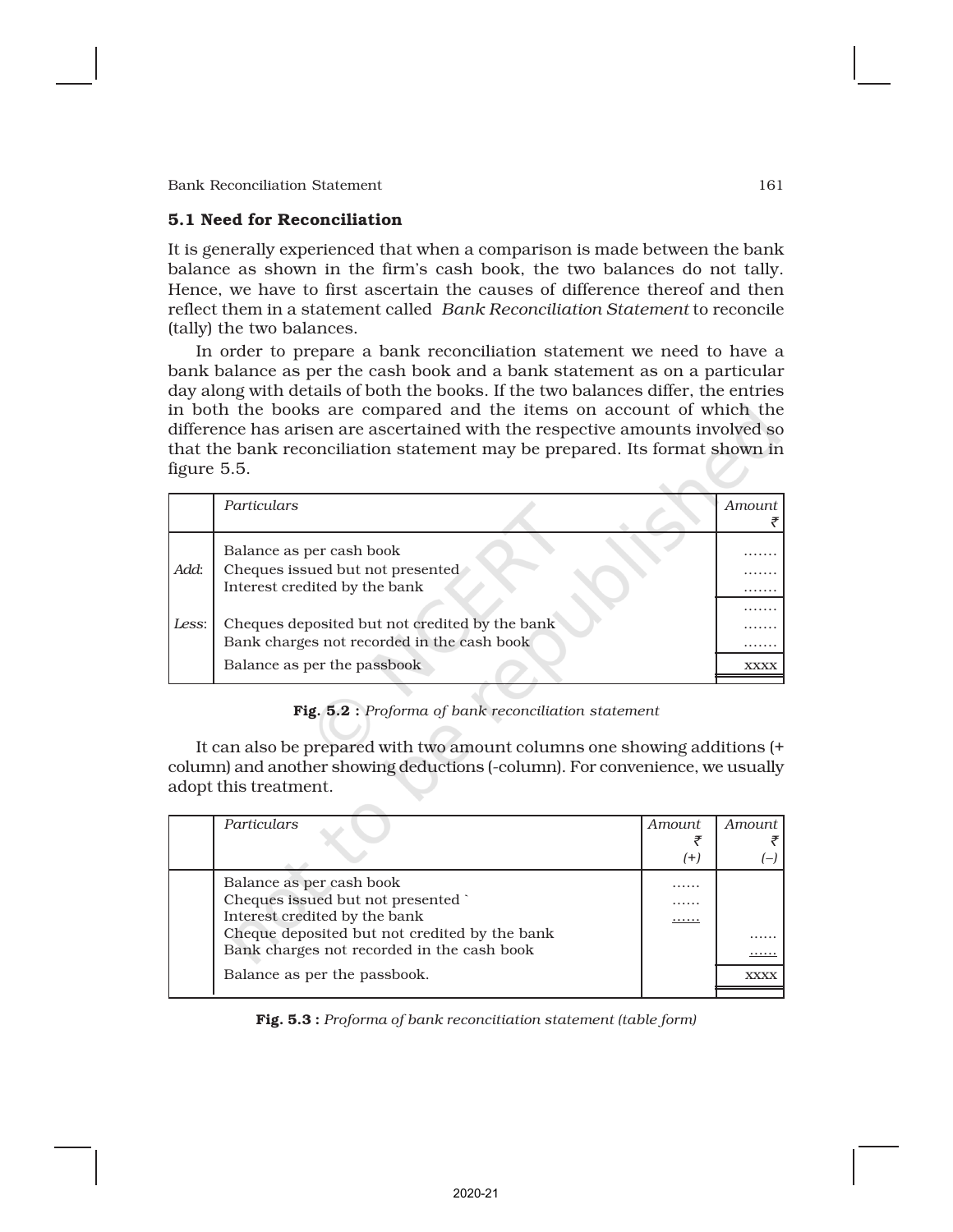| DHERENDRA NATIONAL BANK<br>CONNAUGHT PLACE                                  |                             | MULTI-MODULE PACKAGE<br>STATEMENT OF ACCOUNT<br>FROM 01/08/2016 TO 30/09/2016 |                                                                | DATE: 30/09/2016<br>OP.ID : GK<br>PAGE NO.: 1 |                                   |                |
|-----------------------------------------------------------------------------|-----------------------------|-------------------------------------------------------------------------------|----------------------------------------------------------------|-----------------------------------------------|-----------------------------------|----------------|
| ACCOUNT NO. 03355<br><b>NAME: DEV PANDIT</b><br>KHADWAI, RUNAKUTA, DELHI-34 |                             |                                                                               |                                                                |                                               |                                   |                |
|                                                                             |                             |                                                                               |                                                                |                                               |                                   |                |
| <b>DATE</b>                                                                 | <b>PARTICULARS</b>          | <b>CHEQUE</b><br>No.                                                          | <b>DEBIT</b><br>$\bar{\tau}$ P.                                | <b>CREDIT</b><br>$\bar{\tau} P$ .             | <b>BALANCE</b><br>$\bar{\tau}$ P. | $+REMARKS$     |
|                                                                             |                             |                                                                               |                                                                |                                               |                                   |                |
|                                                                             |                             |                                                                               |                                                                | Opening<br>Balance:                           | 50,782.30                         | $^{+}$         |
| 04/08/2016                                                                  | <b>DELHI PLA</b>            | 356376                                                                        | 35,000.00                                                      |                                               | 15,782.30                         | $^{+}$         |
| 07/08/2016                                                                  | TO SELF                     | 356377                                                                        | 10,000.00                                                      |                                               | 5,782.30                          | $\ddot{}$      |
| 13/08/2016                                                                  | BY CLG                      |                                                                               |                                                                | 10,673,00                                     | 16,455,30                         | $\ddot{}$      |
| 13/08/2016                                                                  | BY CLG                      |                                                                               |                                                                | 9,143.00                                      | 25,598.30                         | $\ddot{}$      |
| 17/08/2016                                                                  | TO SELF                     | 356378                                                                        | 20,000.00                                                      |                                               | 5,598.30                          | $^{+}$         |
| 21/08/2016                                                                  | BY CLG                      |                                                                               |                                                                | 25,808.00                                     | 31,406.30                         | $\ddot{}$      |
| 26/08/2016                                                                  | BY CLG                      |                                                                               |                                                                | 32,949.00                                     | 64,355,30                         | $^{+}$         |
| 02/09/2016                                                                  | To SELF                     | 356381                                                                        | 30,000.00                                                      |                                               | 34,355.30                         | $\ddot{}$      |
| 04/09/2016                                                                  | <b>DELHI PLASTIC</b>        | 356382                                                                        | 10,000.00                                                      |                                               | 24,355.30                         | $\overline{+}$ |
| 08/09/2016                                                                  | <b>ICICI</b>                | 657755                                                                        | 6,074.00                                                       |                                               | 18,281.30                         | $^{+}$         |
| 09/09/2016                                                                  | BY CLG                      |                                                                               |                                                                | 3,146.00                                      | 21,427.30                         | $\ddot{}$      |
| 13/09/2016                                                                  | TO SELF                     | 356380                                                                        | 9,500,00                                                       |                                               | 11,927.30                         | $^{+}$         |
| 15/09/2016                                                                  | BY CLG                      |                                                                               |                                                                | 5,320.00                                      | 17,247.30                         | $\ddot{}$      |
| 15/09/2016                                                                  | BY CLG                      |                                                                               |                                                                | 18,564.00                                     | 35,811.30                         | $\ddot{}$      |
| 16/09/2016                                                                  | TO SERVICE CHARGES          |                                                                               | 120.00                                                         |                                               | 35,691.30                         | $\ddot{}$      |
| 21/09/2016                                                                  | TO SELF                     | 356383                                                                        | 20,000.00                                                      |                                               | 15,691.30                         | $\ddot{}$      |
| 25/09/2016                                                                  | TO SELF                     | 356385                                                                        | 10,000.00                                                      |                                               | 5,691.30                          | $^{+}$         |
| 27/09/2016                                                                  | BY CLG                      |                                                                               |                                                                | 16,198.00                                     | 21,889.30                         | $^{+}$         |
|                                                                             | FOR DHERENDRA NATIONAL BANK |                                                                               |                                                                |                                               |                                   |                |
| ACCOUNTANT/MANAGER                                                          |                             |                                                                               |                                                                |                                               |                                   |                |
|                                                                             |                             |                                                                               |                                                                |                                               |                                   |                |
|                                                                             |                             |                                                                               | <b>Fig. 5.1</b> : Specimen of bank statement (current account) |                                               |                                   |                |
|                                                                             |                             |                                                                               |                                                                |                                               |                                   |                |
|                                                                             |                             |                                                                               |                                                                |                                               |                                   |                |

162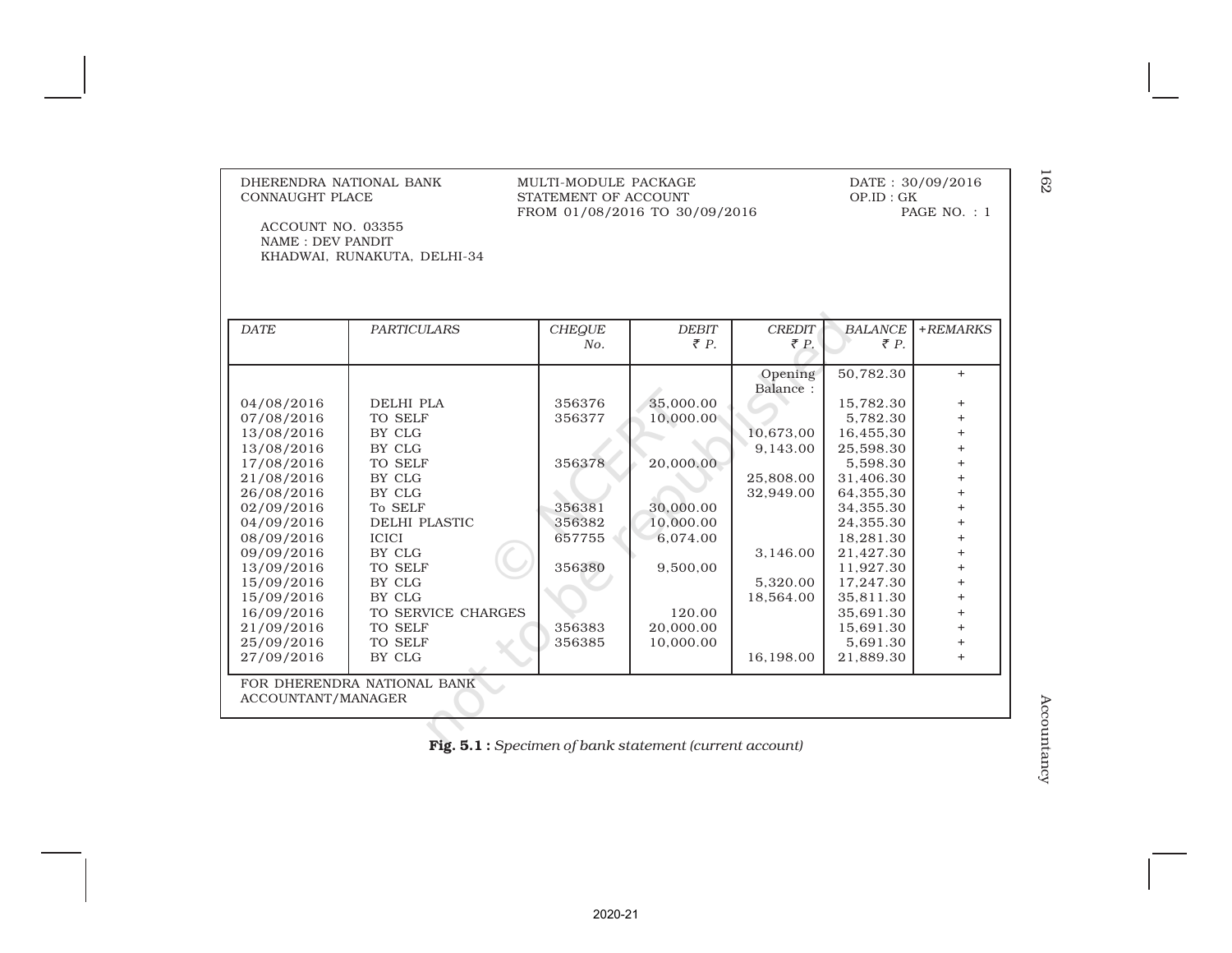Reconciliation of the cash book and the bank passbook balances amounts to an explanation of differences between them. The differences between the cash book and the bank passbook is caused by:

- *• timing differences on* recording of the transactions.
- *• errors* made by the business or by the bank.

# *5.1.1 Timing Differences*

When a business compares the balance of its cash book with the balance shown by the bank passbook, there is often a difference, which is caused by the time gap in recording the transactions relating either to payments or receipts. The factors affecting time gap includes :

# *5.1.1(a) Cheques issued by the bank but not yet presented for payment*

When cheques are issued by the firm to suppliers or creditors of the firm, these are immediately entered on the credit side of the cash book. However, the receiving party may not present the cheque to the bank for payment immediately. The bank will debit the firm's account only when these cheques are actually paid by the bank. Hence, there is a time lag between the issue of a cheque and its presentation to the bank which may cause the difference between the two balances.

# *5.1.1(b) Cheques paid into the bank but not yet collected*

When firm receives cheques from its customers (debtors), they are immediately recorded in the debit side of the cash book. This increases the bank balance as per the cash book. However, the bank credits the customer account only when the amount of cheques are actually realised. The clearing of cheques generally takes few days especially in case of outstation cheques or when the cheques are paid-in at a bank branch other than the one at which the account of the firm is maintained. This leads to a cause of difference between the bank balance shown by the cash book and the balance shown by the bank passbook.

# *5.1.1(c) Direct debits made by the bank on behalf of the customer*

Sometimes, the bank deducts amount for various services from the account without the firm's knowledge. The firm comes to know about it only when the bank statement arrives. Examples of such deductions include: cheque collection charges, incidental charges, interest on overdraft, unpaid cheques deducted by the bank – i.e., stopped or bounced, etc. As a result, the balance as per passbook will be less than the balance as per cash book.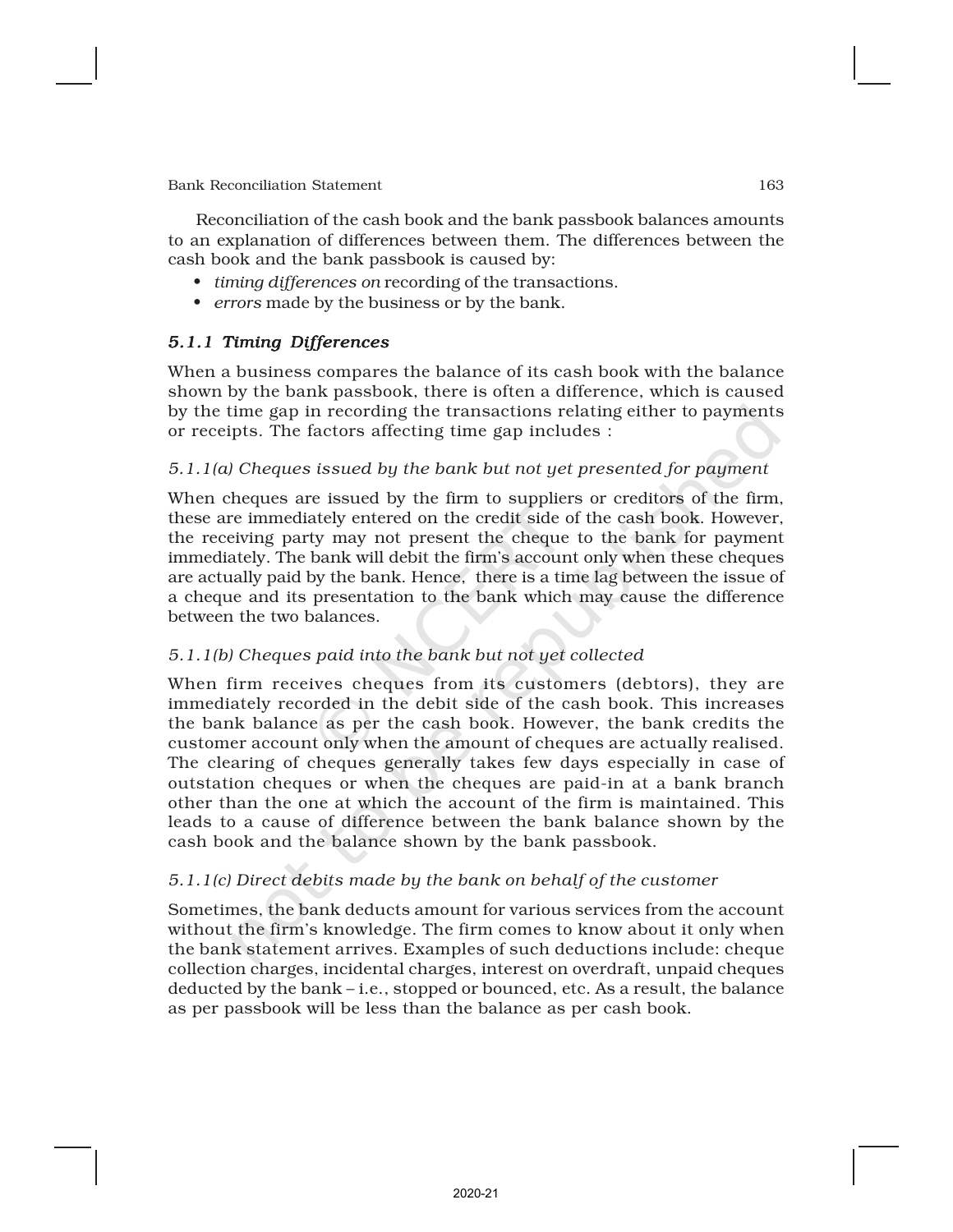# *5.1.1(d) Amounts directly deposited in the bank account*

There are instances when debtors (customers) directly deposits money into firm's bank account. But, the firm does not receive the intimation from any source till it receives the bank statement. In this case, the bank records the receipts in the firm's account at the bank but the same is not recorded in the firm's cash book. As a result, the balance shown in the bank passbook will be more than the balance shown in the firm's cash book.

# *5.1.1(e) Interest and dividends collected by the bank*

When the bank collects interest and dividend on behalf of the customer, then these are immediately credited to the customers account. But the firm will know about these transactions and record the same in the cash book only when it receives a bank statement. Till then the balances as per the cash book and passbook will differ.

# *5.1.1(f) Direct payments made by the bank on behalf of the customers*

Sometimes the customers give standing instructions to the bank to make some payment regularly on stated days to the third parties. For example, telephone bills, insurance premium, rent, taxes, etc. are directly paid by the bank on behalf of the customer and debited to the account. As a result, the balance as per the bank passbook would be less than the one shown in the cash book.

# *5.1.1(g) Cheques deposited/bills discounted dishonoured*

If a cheque deposited by the firm is dishonoured or a bill of exchange drawn by the business firm is discounted with the bank is dishonoured on the date of maturity, the same is debited to customer's account by the bank. As this information is not available to the firm immediately, there will be no entry in the firm's cash book regarding the above items. This will be known to the firm when it receives a statement from the bank. As a result, the balance as per the passbook would be less than the cash book balance.

# *5.1.2 Differences Caused by Errors*

Sometimes the difference between the two balances may be accounted for by an error on the part of the bank or an error in the cash book of the business. This causes difference between the bank balance shown by the cash book and the balance shown by the bank statement.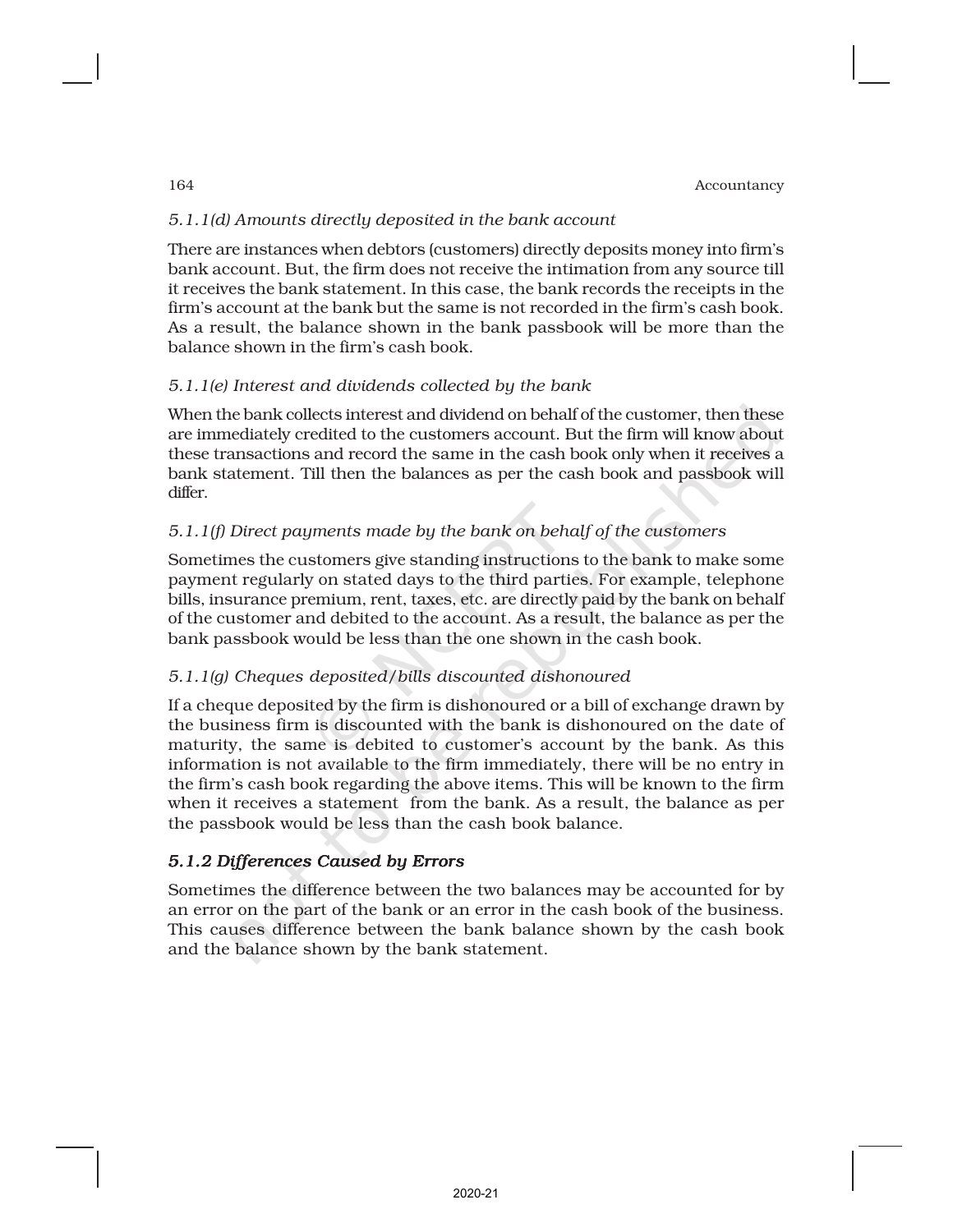# *5.1.2(a) Errors committed in recording transaction by the firm*

Omission or wrong recording of transactions relating to cheques issued, cheques deposited and wrong totalling, etc., committed by the firm while recording entries in the cash book cause difference between cash book and passbook balance.

# *5.1.2(b) Errors committed in recording transactions by the bank*

Omission or wrong recording of transactions relating to cheques deposited and wrong totalling, etc., committed by the bank while posting entries in the passbook also cause differences between passbook and cash book balance.

|        | Test Your Understanding - I                                                                                                                                                                                                                                                                                              |          |                                               |
|--------|--------------------------------------------------------------------------------------------------------------------------------------------------------------------------------------------------------------------------------------------------------------------------------------------------------------------------|----------|-----------------------------------------------|
|        | I. Read the following transactions and identify the cause of difference on the basis of<br>time gap or errors made by business firm/bank. Put a sign $(\checkmark)$ for the correct<br>cause.                                                                                                                            |          |                                               |
| S.No.  | <b>Transactions</b>                                                                                                                                                                                                                                                                                                      | Time Gap | <b>Errors</b><br>made by<br>business/<br>bank |
| 1.     | Cheques issued to customers but not<br>presented for payment.                                                                                                                                                                                                                                                            |          |                                               |
| 2.     | Cheque amounting to $\bar{\tau}$ 5,000 issued<br>to M/s. XYZ but recorded as ₹ 500<br>in the cash book.                                                                                                                                                                                                                  |          |                                               |
| 3.     | Interest credited by the bank but yet<br>not recorded in the cash book.                                                                                                                                                                                                                                                  |          |                                               |
| 4.     | Cheque deposited into the bank but<br>not yet collected by the bank.                                                                                                                                                                                                                                                     |          |                                               |
| 5.     | Bank charges debited to firm's current<br>account by the bank.                                                                                                                                                                                                                                                           |          |                                               |
| $II$ . | Fill in the blanks:                                                                                                                                                                                                                                                                                                      |          |                                               |
|        | (i) Passbook is a copy ofas it appears in the ledger of the bank.<br>(ii) When money is with drawn from the bank, the bank  the account of<br>the customer.<br>(iii) Normally, the cash book shows a debit balance, passbook shows<br>balance.<br>(iv) Favourable balance as per the cash book means balance in the bank |          |                                               |
|        | column of the cash book.                                                                                                                                                                                                                                                                                                 |          |                                               |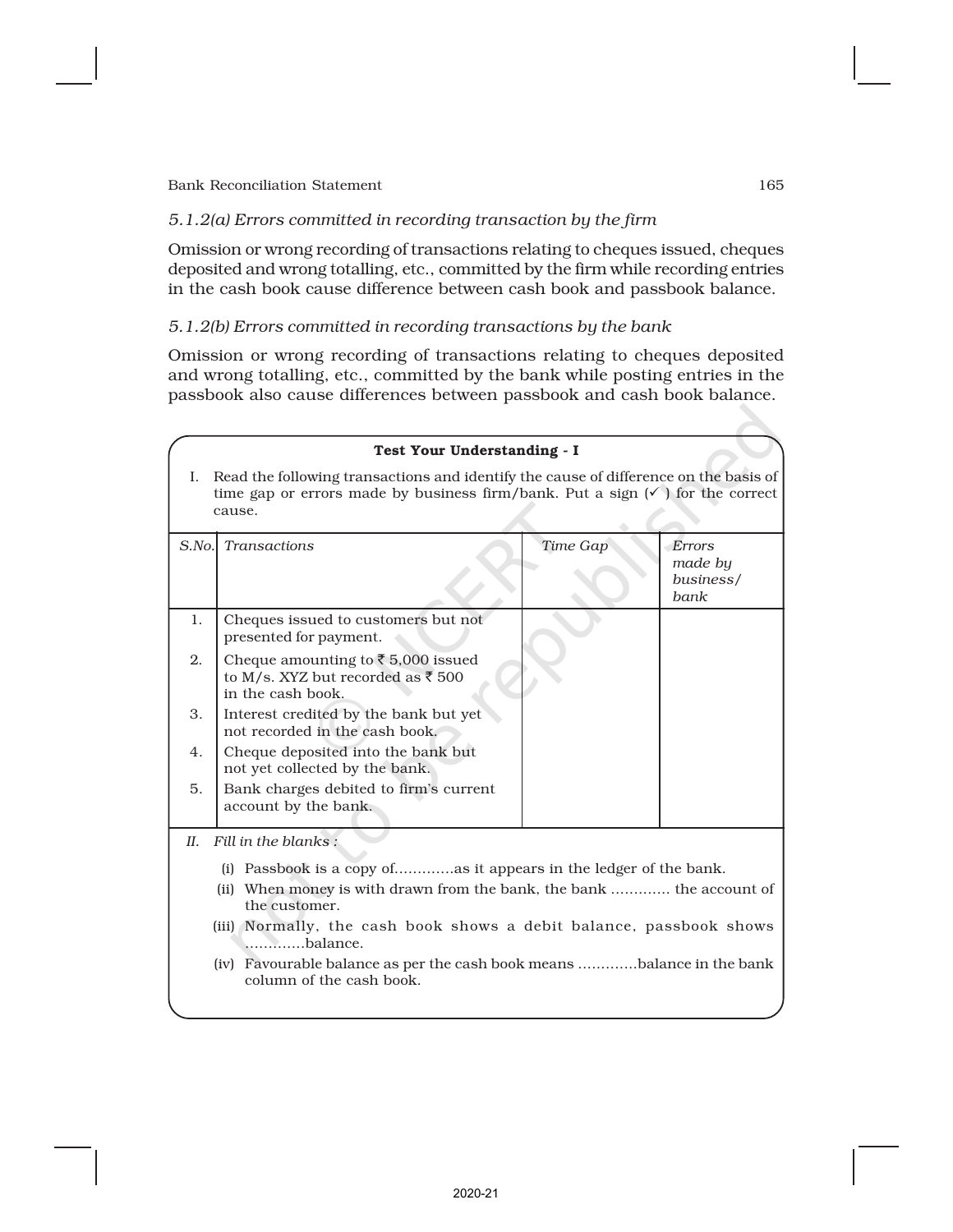(v) If the cash book balance is taken as starting point the items which make the cash book balance smaller than the passbook must be .............for the purpose of reconciliation. (vi) If the passbook shows a favourable balance and if it is taken as the starting point for the purpose of bank reconciliation statement then cheques issued but not presented for payment should be .............to find out cash balance. (vii) When the cheques are not presented for payment, favourable balance as per the cash book is .............than that of the passbook. (viii) When a banker collects the bills and credits the account passbook overdraft shows .............balance. (ix) If the overdraft as per the passbook is taken as the starting point, the cheques issued but not presented are to be .............in the bank reconciliation statement. (x) When the passbook balance is taken as the starting point items which makes the passbook balance .............than the balance in the cash book must be deducted for the purpose of reconciliation.

### 5.2 Preparation of Bank Reconciliation Statement

After identifying the causes of difference, the reconciliation may be done in the following two ways:

- (a) Preparation of bank reconciliation statement without adjusting cash book balance.
- (b) Preparation of bank reconciliation statement after adjusting cash book balance.

It may be noted that in practice, the bank reconciliation statement is prepared after adjusting the cash book balance, about which you will study later in the chapter.

# *5.2.1 Preparation of Bank Reconciliation Statement without adjusting Cash Book Balance*

To prepare bank reconciliation statement, under this approach, the balance as per cash book or as per passbook is the starting item. The debit balance as per the cash book means the balance of deposits held at the bank. Such a balance will be a credit balance as per the passbook. Such a balance exists when the deposits made by the firm are more than its withdrawals. It indicates the *favourable balance as per cash book or favourable balance as per the passbook*. On the other hand, the credit balance as per the cash book indicates *bank overdraft*. In other words, the excess amount withdrawn over the amount deposited in the bank. It is also known as *unfavourable balance as per cash book or unfavourable balance as per passbook.*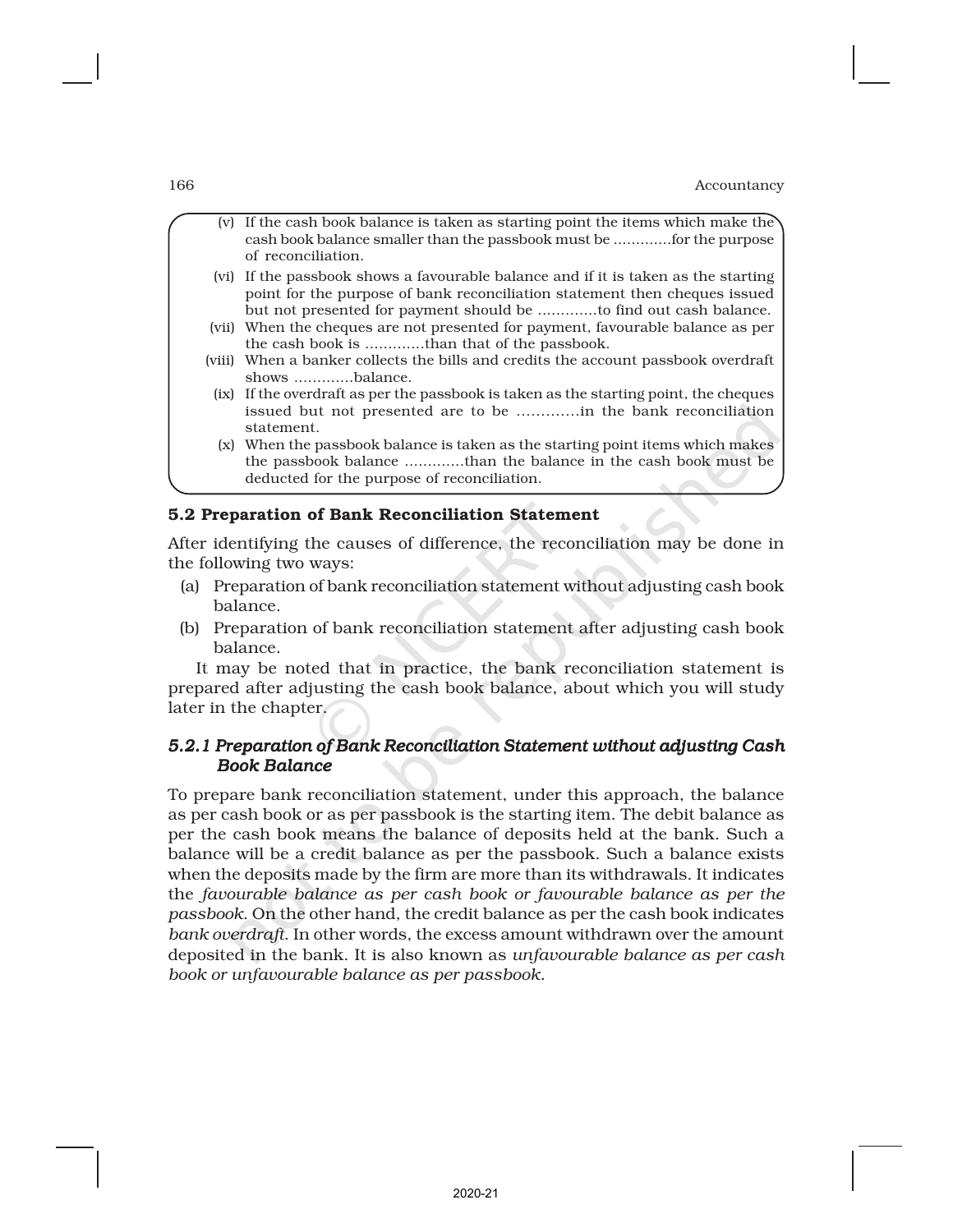We may have four different situations while preparing the bank reconciliation statement. These are :

- 1. When debit balance (favourable balance) as per cash book is given and the balance as per passbook is to be ascertained.
- 2. When credit balance (favourable balance) as per passbook is given and the balance as per cash book is to be ascertained.
- 3. When credit balance as per cash book (unfavourable balance/overdraft balance) is given and the balance as per passbook is to ascertained.
- 4. When debit balance as per passbook (unfavourable balance/overdraft balance) is given and the cash book balance as per is to ascertained.

### *5.2.1(a) Dealing with favourable balances*

The following steps may be initiated to prepare the bank reconciliation statement:

- (i) The date on which the statement is prepared is written at the top, as part of the heading.
- (ii) The first item in the statement is generally the balance as shown by the cash book. Alternatively, the starting point can also be the balance as per passbook.
- (iii) The cheques deposited but not yet collected are deducted.
- (iv) All the cheques issued but not yet presented for payment, amounts directly deposited in the bank account are added.
- (v) All the items of charges such as interest on overdraft, payment by bank on standing instructions and debited by the bank in the passbook but not entered in cash book, bills and cheques dishonoured etc. are deducted.
- (vi) All the credits given by the bank such as interest on dividends collected, etc. and direct deposits in the bank are added.
- (vii) Adjustment for errors are made according to the principles of rectification of errors. (The rectification of errors has been discussed in detail in chapter 6.)
- (viii) Now the net balance shown by the statement should be same as shown by the passbook.

It may be noted that treatment of all items shall be the reverse of the above if we adjust passbook balance as the starting point. (see illustration 3)

The following solved illustrations will help you understand dealing with favourable balance as per cash book and passbook.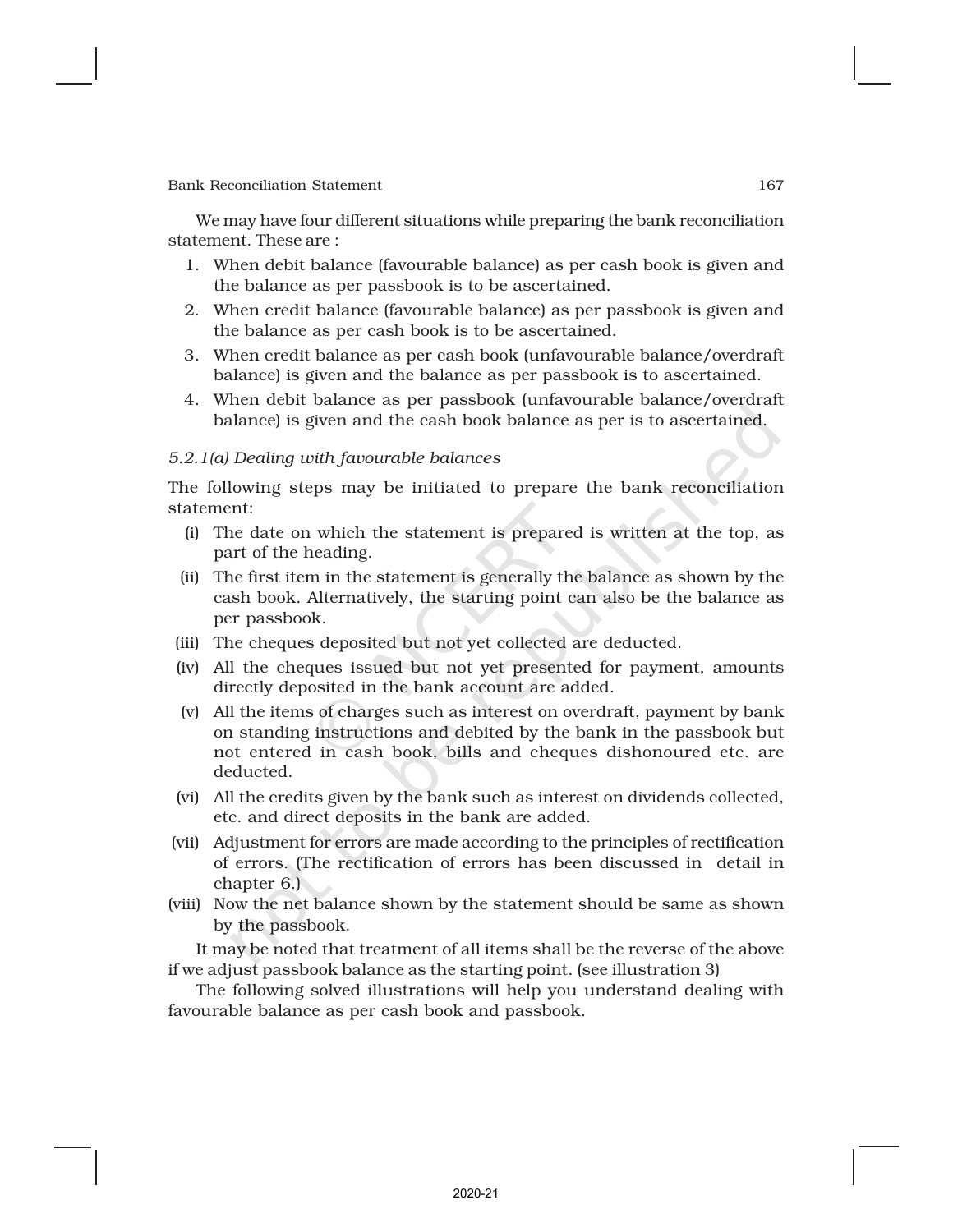# *Illustration 1*

From the following particulars of Mr. Vinod, prepare bank reconciliation statement as on March 31, 2017.

- 1. Bank balance as per cash book  $\bar{z}$  50,000.
- 2. Cheques issued but not presented for payment  $\bar{z}$  6,000.
- 3. The bank had directly collected dividend of  $\bar{z}$  8,000 and credited to bank account but was not entered in the cash book.
- 4. Bank charges of  $\bar{z}$  400 were not entered in the cash book.
- 5. A cheques for  $\bar{\tau}$  6,000 was deposited but not collected by the bank.

#### *Solution*

### Bank Reconciliation Statement of Mr. Vinod as on March 31, 2017

|    | Particulars                                   | +      |        |
|----|-----------------------------------------------|--------|--------|
|    |                                               |        |        |
| 1. | Balance as per cash book                      | 50,000 |        |
| 2. | Cheques issued but not presented for payment  | 6,000  |        |
| 3. | Dividends collected by the bank               | 8,000  |        |
| 4. | Cheque deposited but not credited by the bank |        | 6,000  |
| 5. | Bank charges debited by the bank              |        | 400    |
| 6. | Balance as per passbook.                      |        | 57,600 |
|    |                                               |        |        |
|    |                                               | 64,000 | 64,000 |

#### *Illustration 2*

From the following particulars of Anil & Co. prepare a bank reconciliation statement as on August 31, 2017.

- 1. Balance as per the cash book  $\overline{5}$  54,000.
- 2.  $\bar{\tau}$  100 bank incidental charges debited to Anil & Co. account, which is not recorded in cash book.
- 3. Cheques for  $\bar{\tau}$  5,400 is deposited in the bank but not yet collected by the bank.
- 4. A cheque for  $\bar{\tau}$  20,000 is issued by Anil & Co. not presented for payment.

*Solution*

### Bank Reconciliation Statement of Anil & Co. as on August 31, 2017

|    | Particulars                                    | $^{(+)}$ |        |
|----|------------------------------------------------|----------|--------|
|    |                                                | Amount   | Amount |
|    |                                                |          |        |
|    | Balance as per cash book                       | 54,000   |        |
| 2. | Cheqeus issued but not presented for payment   | 20,000   |        |
| 3. | Cheques deposited but not credited by the bank |          | 5,400  |
| 4. | Bank incidental charges debited by the bank    |          | 100    |
| 5. | Balance as per passbook                        |          | 68,500 |
|    |                                                | 74.000   | 74.000 |
|    |                                                |          |        |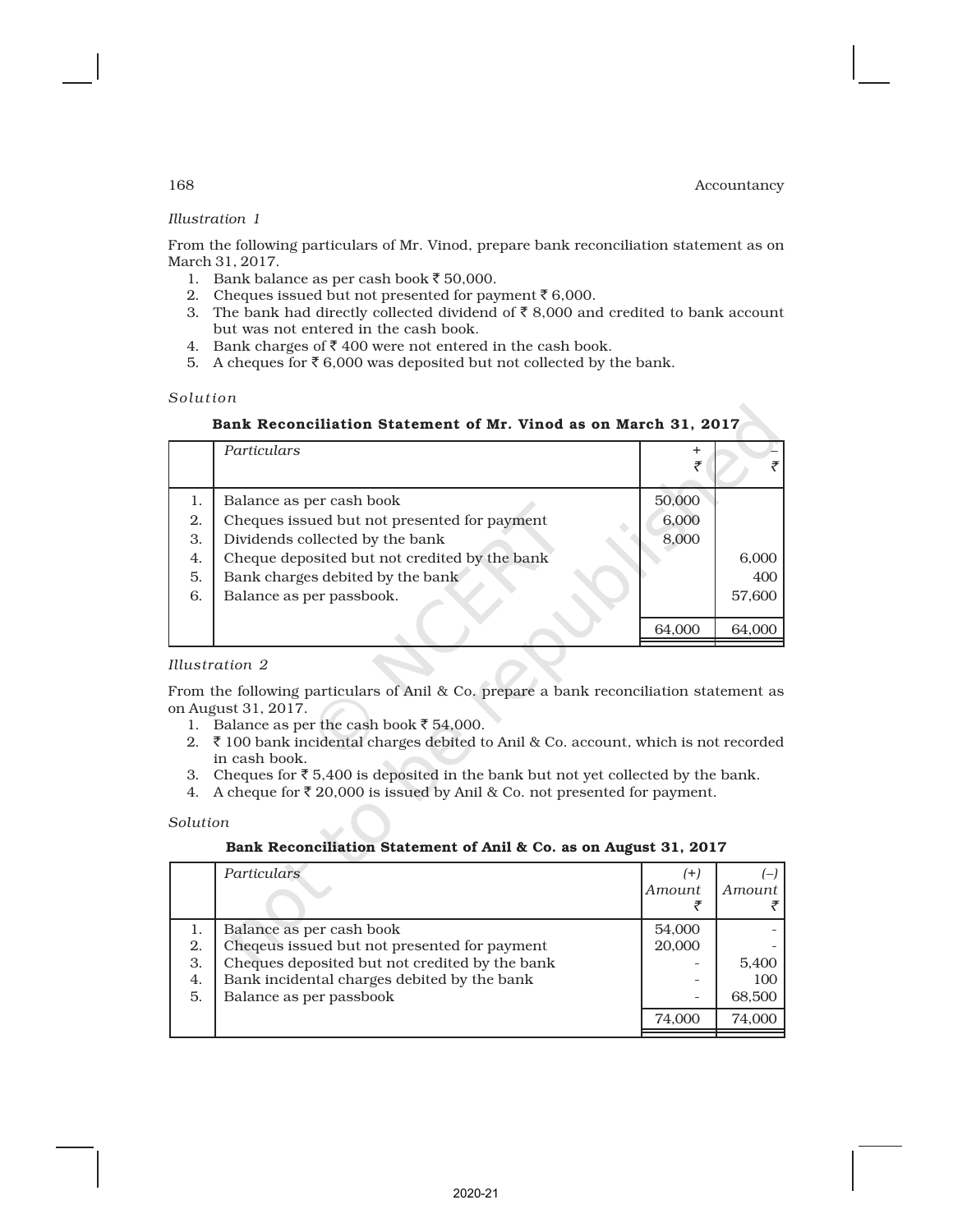#### *Illustration 3*

The bank passbook of M/s. Boss & Co. showed a balance of  $\bar{z}$  45,000 on May 31, 2017.

- 1. Cheques issued before May 31, 2017, amounting to  $\bar{\tau}$  25,940 had not been presented for encashment.
- 2. Two cheques of  $\bar{\tau}$  3,900 and  $\bar{\tau}$  2,350 were deposited into the bank on May 31 but the bank gave credit for the same in June, 2017.
- 3. There was also a debit in the passbook of  $\bar{\tau}$  2,500 in respect of a cheque dishonoured on 31.5.2017. Prepare a bank reconciliation statement as on May 31, 2017.

#### *Solution*

Bank Reconciliation Statement of Bose & Co as on May 31, 2017

|    | Particulars                                     | (+)    |        |
|----|-------------------------------------------------|--------|--------|
|    |                                                 | Amount | Amount |
|    |                                                 |        |        |
| 1. | Balance as per passbook                         | 45,000 |        |
| 2. | Cheques deposited but not collected by the bank | 6,250  |        |
|    | (₹ 3,900+ ₹ 2,350)                              |        |        |
| 3. | Cheque dishonoured recorded only in passbook    | 2,500  |        |
| 4. | Cheques issued but not presented for payment    |        | 25,940 |
| 5. | Balance as per cash book                        |        | 27,810 |
|    |                                                 | 53,750 | 53,750 |
|    |                                                 |        |        |

### *5.2.1(b) Dealing with overdrafts*

So far we have dealt with bank reconciliation statement where bank balances has been positive – *i.e.*, there has been money in the bank account. However, businesses sometimes have overdrafts at the bank. Overdrafts are where the bank account becomes negative and the businesses in effect have borrowed from the bank. This is shown in the cash book as a credit balance. In the bank statement, where the balance is followed by Dr. (or sometimes OD) means that there is an overdraft and called debit balance as per passbook.

An overdraft is treated as negative figure on a bank reconciliation statement. The following solved illustration will help you understand the preparation of bank reconciliation statement when there is an overdraft.

#### *Illustration 4*

On March 31, 2017, Rakesh had on overdraft of  $\bar{\tau}$  8,000 as shown by his cash book. Cheques amounting to  $\bar{\tau}$  2,000 had been paid in by him but were not collected by the bank. He issued cheques of  $\bar{\tau}$  800 which were not presented to the bank for payment. There was a debit in his passbook of  $\bar{\tau}$  60 for interest and  $\bar{\tau}$  100 for bank charges. Prepare bank reconciliation statement.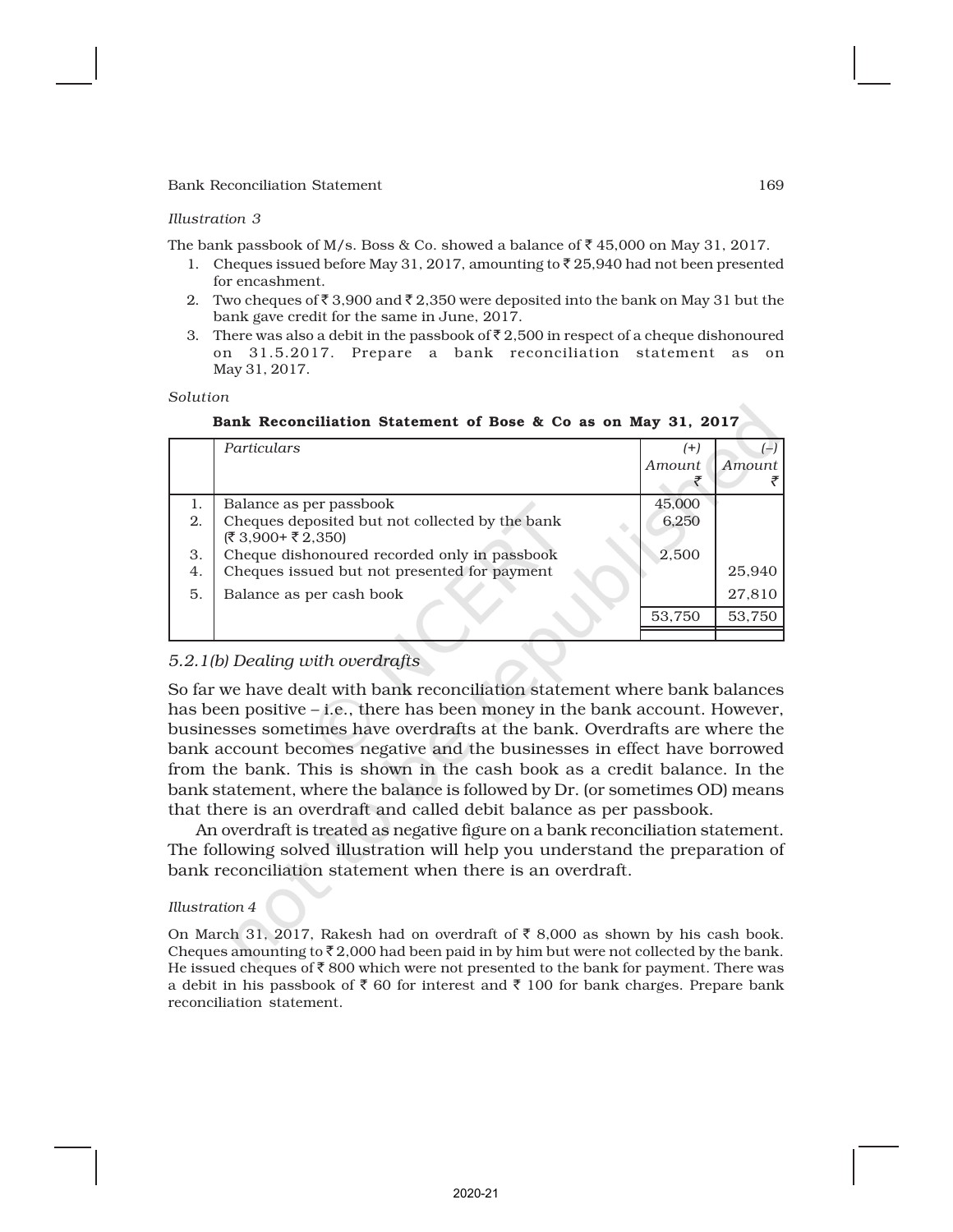#### *Solution*

|                            | Particulars                                                                                                                                                                                           | (+)<br><i>Amount</i>   | <i>Amount</i>                         |
|----------------------------|-------------------------------------------------------------------------------------------------------------------------------------------------------------------------------------------------------|------------------------|---------------------------------------|
| 1.<br>2.<br>3.<br>4.<br>5. | Overdraft as per cash book<br>Cheques deposited but not yet collected charged by the bank<br>Bank charges<br>Cheques issued but not presented for payment<br>Balance as per bank passbook (overdraft) | 800<br>9,360<br>10,160 | 8,000<br>2,000<br>60<br>100<br>10.160 |

# Bank Reconciliation Statement of Rakesh as on April 01, 2017

#### *Illustration 5*

On March 31, 2017 the bank column of the cash book of Agrawal Traders showed a credit balance of  $\bar{\tau}$  1,18,100 (Overdraft). On examining of the cash book and the bank statement, it was found that :

- 1. Cheques received and recorded in the cash book but not sent to the bank of collection ₹ 12,400.
- 2. Payment received from a customer directly by the bank  $\bar{\tau}$  27,300 but no entry was made in the cash book.
- 3. Cheques issued for  $\bar{z}$  1,75,200 not presented for payment. Interest of  $\bar{\mathcal{R}}$  8,800 charged by the bank was not entered in the cash book. Prepare bank reconciliation statement.

#### *Solution*

#### Bank Reconciliation Statement of Agarwal Traders as on March 31, 2017

|    | Particulars                                               | (+)      |          |
|----|-----------------------------------------------------------|----------|----------|
|    |                                                           | Amount   | Amount   |
|    |                                                           |          |          |
| 1. | Overdraft as per cash book                                |          | 1,18,100 |
| 2. | Cheques received and recorded in the cash book but not    |          | 12,400   |
|    | sent to the bank for collection                           |          |          |
| 3. | Interest on bank overdraft debited by the bank but not    |          | 8,800    |
|    | entered in the cash book                                  |          |          |
| 4. | Payment received from the customer directly               | 27,300   |          |
| 5. | Credited in the bank a/c but not entered in the cash book | 1,75,200 |          |
| 6. | Cheques issued but not presented for payment              |          |          |
| 7. | Balance as per the passbook (favourable balance)          |          | 63,200   |
|    |                                                           | 2,02,500 | 2,02,500 |
|    |                                                           |          |          |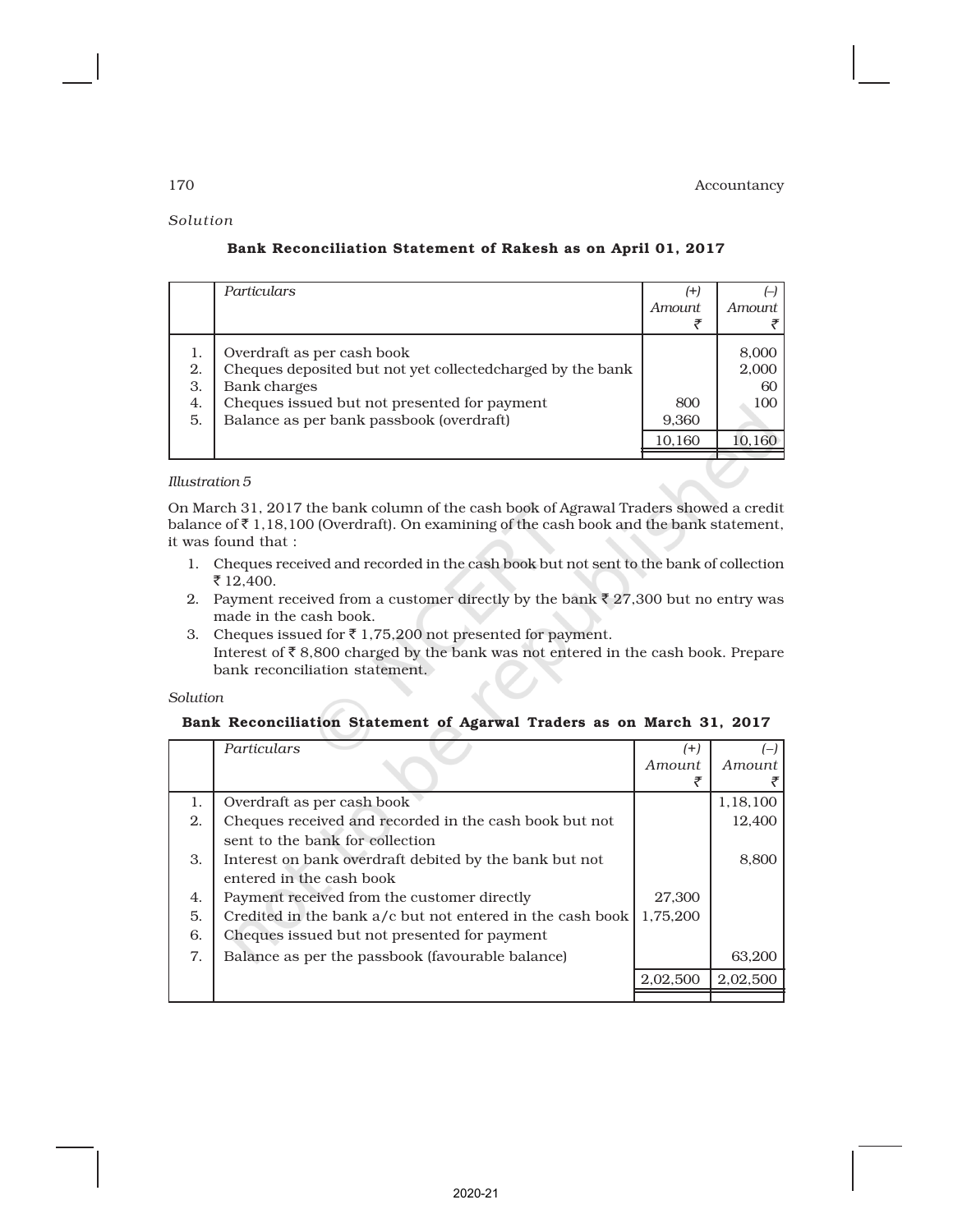#### *Illustration 6*

From the following particulars of Asha & Co. prepare a bank reconciliation statement on December 31, 2017.

| Overdraft as per passbook                   | 20,000 |
|---------------------------------------------|--------|
| Interest on overdraft                       | 2.000  |
| Insurance Premium paid by the bank          | 200    |
| Cheque issued but not presented for payment | 6.500  |
| Cheque deposited but not yet cleared        | 6.000  |
| Wrongly debited by the bank                 | 500    |

### *Solution*

|    | Particulars                                 | $(+)$<br>Amount. | Amount |
|----|---------------------------------------------|------------------|--------|
| 1. | Overdraft as per passbook                   |                  | 20,000 |
| 2. | Interest on overdraft                       | 2,000            |        |
| 3. | Insurance premium paid by the bank          | 200              |        |
| 4. | Cheque issued but not presented for payment |                  | 6,500  |
| 5. | Cheques deposited but not yet cleared       | 6,000            |        |
| 6. | Wrongly debited by the bank                 | 500              |        |
| 7. | Balance as per the cash book (overdraft)    | 17,800           |        |
|    |                                             | 26,500           | 26,500 |
|    |                                             |                  |        |

| Bank Reconciliation Statement of Asha & Co as on December 31. 2017 |  |
|--------------------------------------------------------------------|--|
|--------------------------------------------------------------------|--|

#### *Illustration 7*

From the following particulars, prepare a bank reconciliation statement as on March 31, 2017.

- (a) Debit balance as per cash book is  $\bar{z}$  10,000.
- (b) A cheque for  $\bar{z}$  1,000 deposited but not recorded in the cash book.
- (c) A cash deposit of  $\bar{\tau}$  200 was recorded in the cash book as if there is not bank, column therein.
- (d) A cheque issued for  $\overline{\xi}$  250 was recorded as  $\xi$  205 in the cash column.
- (e) The debit balance of  $\bar{\tau}$  1,500 as on the previous day was brought forward as a credit balance.
- (f) The payment side of the cash book was under cast by  $\bar{z}$  100.
- (g) A cash discount allowed of  $\bar{\tau}$  112 was recorded as  $\bar{\tau}$  121 in the bank column.
- (h) A cheque of  $\bar{\tau}$  500 received from a debtor was recorded in the cash book but not deposited in the bank for collection.
- (i) One outgoing cheque of  $\bar{z}$  300 was recorded twice in the cash book.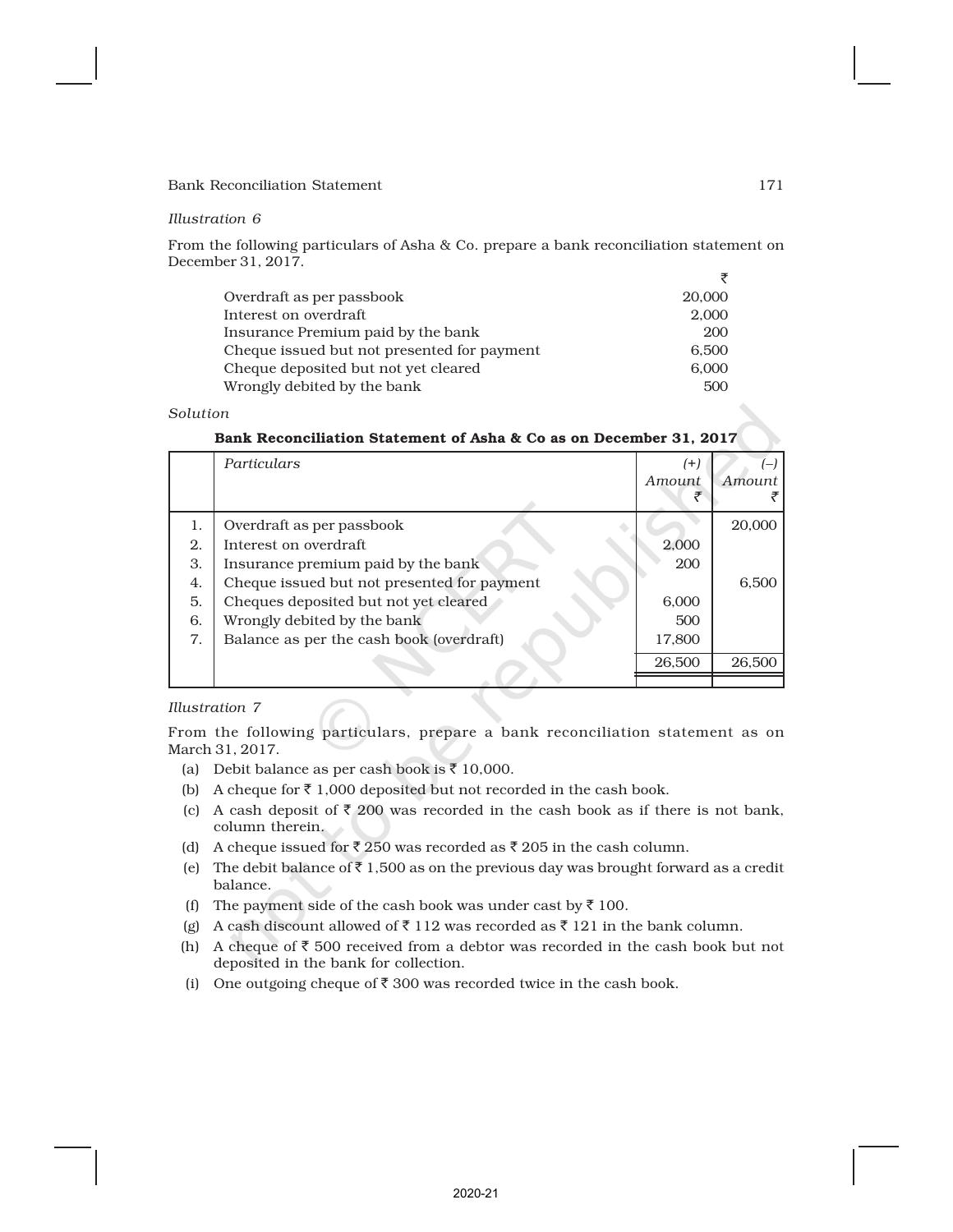# *Solution* Bank Reconciliation statement as on September 30, 2017

|     | Particulars                                     | (+)    |        |
|-----|-------------------------------------------------|--------|--------|
|     |                                                 | Amount | Amount |
|     |                                                 |        |        |
| 1.  | Debit balance as per cash book                  | 10,000 |        |
| 2.  | Error in carrying forward                       | 3,000  |        |
| 3.  | Cheque recorded twice in cash book              | 300    |        |
| 4.  | Cheque deposit not record in bank column        | 200    |        |
| 5.  | Cheque deposit but not recorded                 | 1,000  |        |
| 6,  | Under casting of payment side                   |        | 100    |
| 7.  | Cheque issued but not entered                   |        | 250    |
| 8.  | A cash discount wrongly recorded in bank column |        | 121    |
| 9.  | Cheque recorded but not deposited               |        | 500    |
| 10. | Credit balance as per passbook                  |        | 13,529 |
|     |                                                 | 14.500 | 14,500 |
|     |                                                 |        |        |

### *Illustration 8*

From the following particulars, prepare the bank reconciliation statement of Shri Krishan as on March 31, 2017.

- (a) Balance as per passbook is  $\bar{z}$  10,000.
- (b) Bank collected a cheque of  $\overline{\epsilon}$  500 on behalf of Shri Krishan but wrongly credited it to Shri Kishan's account.
- (c) Bank recorded a cash book deposit of  $\bar{z}$  1,589 as  $\bar{z}$  1,598.
- (d) Withdrawal column of the passbook under cast by  $\bar{\tau}$  100.
- (e) The credit balance of  $\bar{\tau}$  1,500 as on the pass-book was recorded in the debit balance.
- (f) The payment of a cheque of  $\bar{\tau}$  350 was recorded twice in the passbook.
- (g) The pass-book showed a credit balance for a cheque of  $\bar{\tau}$  1,000 deposited by Shri Kishan.

*Solution*

| Bank Reconciliation Statement as on March 31, 2017 |  |  |  |  |  |  |  |  |
|----------------------------------------------------|--|--|--|--|--|--|--|--|
|----------------------------------------------------|--|--|--|--|--|--|--|--|

|    | Particulars                                         | (+)    |        |
|----|-----------------------------------------------------|--------|--------|
|    |                                                     | Amount | Amount |
|    |                                                     |        |        |
| 1. | Credit balance as per passbook                      | 10,000 |        |
| 2. | Cheque wrongly credited to another customer account | 500    |        |
| 3. | Error in carrying forward                           | 3,000  |        |
| 4. | Cheque recorded twice                               | 350    |        |
| 5. | Excess credit for cash deposit                      |        |        |
| 6. | Under casting of withdrawal column                  |        | 100    |
| 7. | Wrong credit                                        |        | 1,000  |
| 8. | Debit balance as per cash book                      |        | 12,741 |
|    |                                                     | 13,850 | 13,850 |
|    |                                                     |        |        |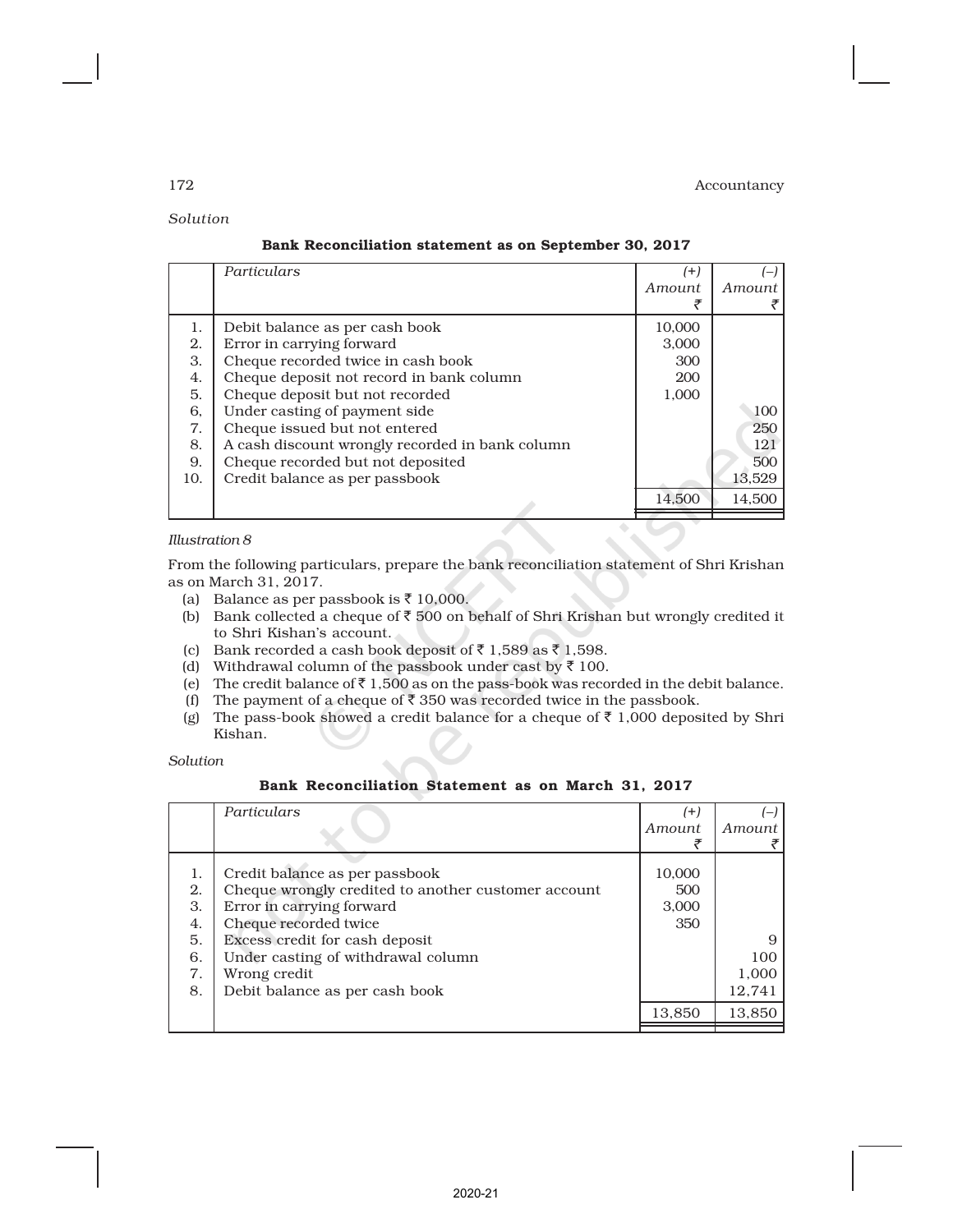|  |                                                                                                                 | <b>Test Your Understanding - II</b> |                                   |  |  |  |  |
|--|-----------------------------------------------------------------------------------------------------------------|-------------------------------------|-----------------------------------|--|--|--|--|
|  |                                                                                                                 | Select the Correct Answer:          |                                   |  |  |  |  |
|  | 1. A bank reconciliation statement is prepared by:                                                              |                                     |                                   |  |  |  |  |
|  |                                                                                                                 | (a) Creditors                       | (b) Bank                          |  |  |  |  |
|  |                                                                                                                 | (c) Account holder in a bank        | (d) Debtors                       |  |  |  |  |
|  | 2. A bank reconciliation statement is prepared with the balance:                                                |                                     |                                   |  |  |  |  |
|  |                                                                                                                 | (a) Passbook                        | (b) Cash book                     |  |  |  |  |
|  |                                                                                                                 | (c) Both passbook and cash book     | (d) None of these                 |  |  |  |  |
|  |                                                                                                                 | 3. Passbook is a copy of:           |                                   |  |  |  |  |
|  |                                                                                                                 | (a) Copy of customer Account        | (b) Bank column of cash book      |  |  |  |  |
|  |                                                                                                                 | (c) Cash column of cash book        | (d) Copy of receipts and payments |  |  |  |  |
|  |                                                                                                                 | 4. Unfavourable bank balance means: |                                   |  |  |  |  |
|  |                                                                                                                 | (a) Credit balance in passbook      | (b) Credit balance in cash book   |  |  |  |  |
|  |                                                                                                                 | (c) Debit balance in cash book      | (d) None of these                 |  |  |  |  |
|  |                                                                                                                 | 5. Favourable bank balance means:   |                                   |  |  |  |  |
|  |                                                                                                                 | (a) Credit balance in the cash book | (b) Credit balance in passbook    |  |  |  |  |
|  |                                                                                                                 | (c) Debit balance in the cash book  | (d) Both $(b)$ and $(c)$          |  |  |  |  |
|  | 6. A bank reconciliation statement is mainly prepared for:                                                      |                                     |                                   |  |  |  |  |
|  | (a) Reconcile the cash balance of the cash book.<br>(b) Reconcile the difference between the bank balance shown |                                     |                                   |  |  |  |  |
|  |                                                                                                                 |                                     |                                   |  |  |  |  |
|  | by the cash book and bank passbook                                                                              |                                     |                                   |  |  |  |  |
|  |                                                                                                                 | $(c)$ Both $(a)$ and $(b)$          |                                   |  |  |  |  |
|  |                                                                                                                 | (d) None of these                   |                                   |  |  |  |  |
|  |                                                                                                                 |                                     |                                   |  |  |  |  |

#### Test your Understanding - III

*State whether each of the following statements is True or False*

- 1. Passbook is the statement of account of the customer maintained by the bank.
- 2. A business firm periodically prepares a bank reconciliation statement to reconcile the bank balance as per the cash book with the passbook as these two show different balances for various reasons.
- 3. Cheques issued but not presented for payment will reduce the balance as per the passbook.
- 4. Cheques deposited but not collected will result in increasing the balance of the cash book when compared to passbook.
- 5. Overdraft as per the passbook is less than the overdraft as per cash book when there are cheques deposited but not collected by the banker.
- 6. The debit balance of the bank account as per the cash book should be equal to the credit balance of the account of the business in the books of the bank.
- 7. Favourable bank balance as per the cash book will be less than the bank passbook balance when there are unpresented cheques for payment.
- 8. Direct collections received by the bank on behalf of the customers would increase the balance as per the bank passbook when compared to the balance as per the cash book.
- 9. When payments made by the bank as per the standing instructions of the customer, the balance in the passbook will be more when compared to the cash book.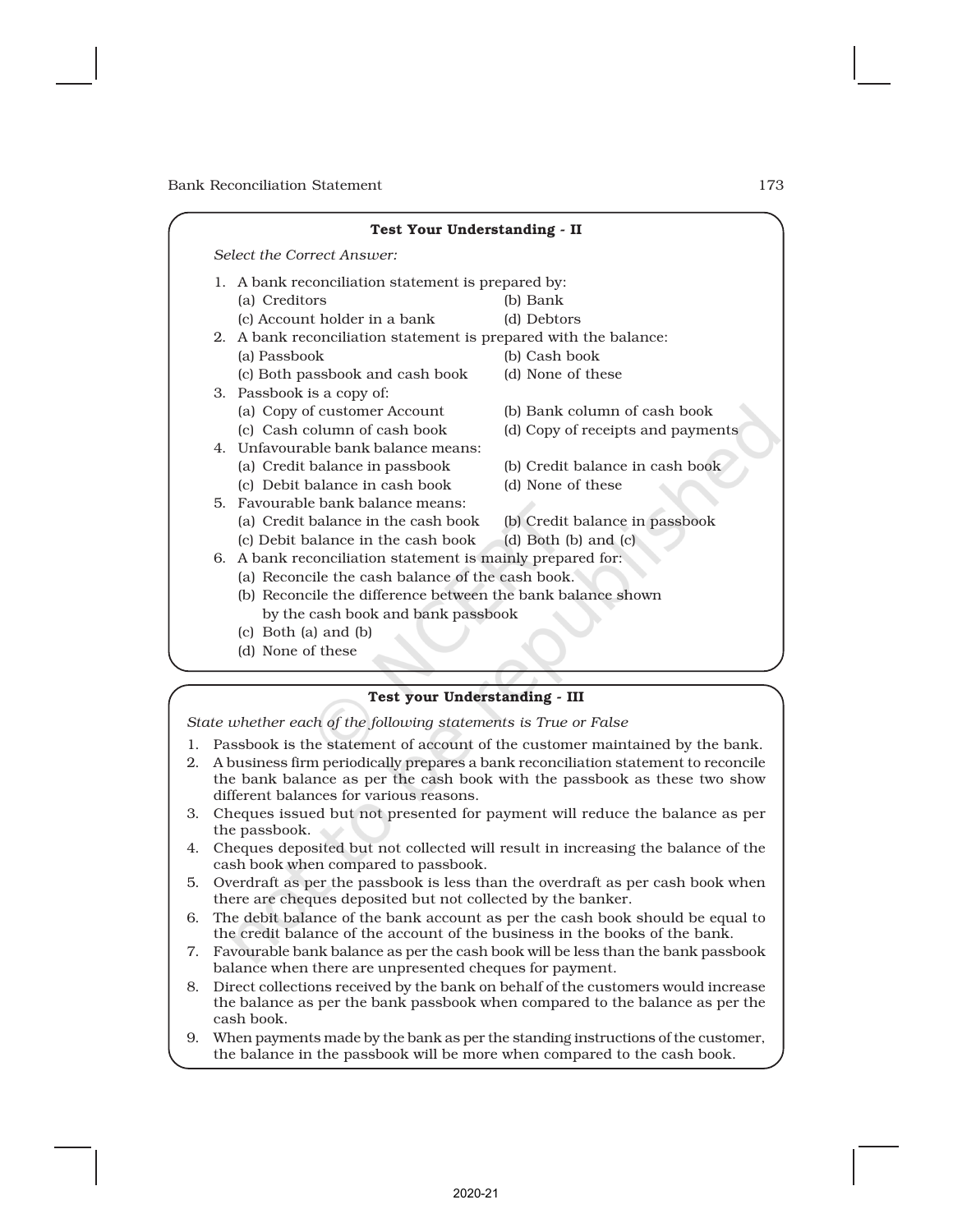#### *Key Terms Introduced in the Chapter*

- 1. Bank Reconciliation Statement
- 2. Cash book and Passbook

#### *Summary with Reference to Learning Objectives*

- *1. Bank Reconciliation Statement:* A statement prepared to reconcile the bank balance as per cash book with the balance as per passbook or bank statement, by showing the items of difference between the two accounts.
- *2. Causes of difference:*
	- timing of recoding the transaction.
	- error made by business or by the bank.
- *3. Correct cash balance:* It may happen that some of the receipts or payments are missing from either of the books and errors, if any, need to be rectified. This arise the need to look at the entries/errors recorded in both statements and other information available and compute the correct cash balance before reconciling the statements.

#### *Questions for Practice*

#### *Short Answers*

- 1. State the need for the preparation of bank reconciliation statement?
- 2. What is a bank overdraft?
- 3. Briefly explain the statement 'wrongly debited by the bank' with the help of an example.
- 4. State the causes of difference occurred due to time lag.
- 5. Briefly explain the term 'favourable balance as per cash book'.
- 6. Enumerate the steps to ascertain the correct cash book balance.

#### *Long Answers*

- 1. What is a bank reconciliation statement. Why is it prepared?
- 2. Explain the reasons where the balance shown by the bank passbook does not agree with the balance as shown by the bank column of the cash book.
- 3. Explain the process of preparing bank reconciliation statement with amended cash balance.

# *Numerical Questions*

*Favourable balance of cash book and passbook –*

- 1. From the following particulars, prepare a bank reconciliation statement as at March 31, 2017.
	- (i) Balance as per cash book  $\bar{z}$  3,200
	- (ii) Cheque issued but not presented for payment  $\bar{\tau}$  1,800
	- (iii) Cheque deposited but not collected upto March 31, 2014  $\bar{z}$  2,000
	- (iv) Bank charges debited by bank  $\bar{z}$  150
	- (*Ans*: Balance as per passbook ₹ 2,850)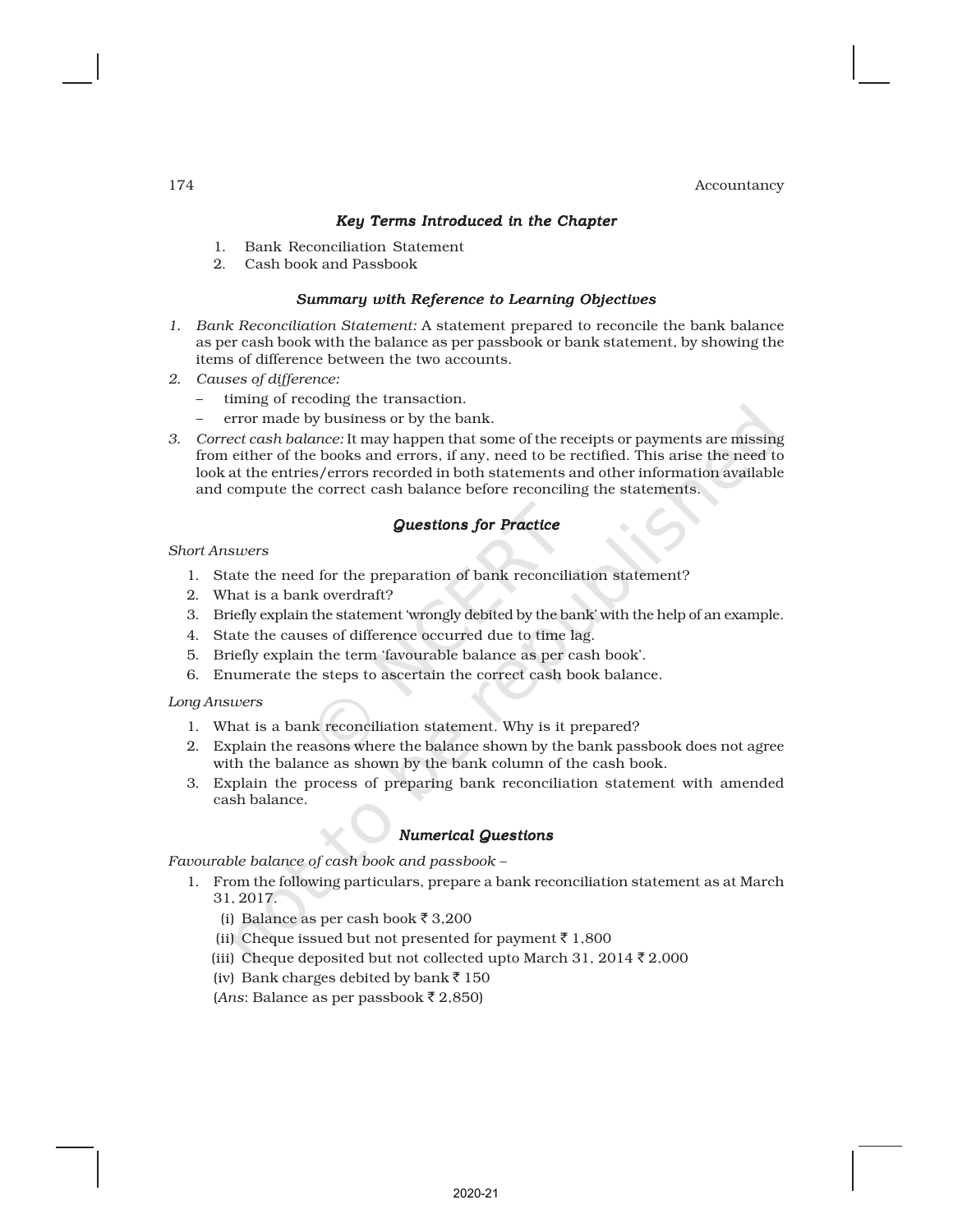- 2. On March 31, 2017 the cash book showed a balance of  $\bar{z}$  3,700 as cash at bank, but the bank passbook made up to same date showed that cheques for  $\bar{\zeta}$  700,  $\bar{\zeta}$  300 and  $\bar{\zeta}$  180 respectively had not presented for payment, Also, a cheque amounting to  $\bar{z}$  1,200 deposited into the account had not been credited. Prepare a bank reconciliation statement.  $(Ans: \text{Balance as per passbook}$  $\overline{\xi}$  3,680)
- 3. The cash book shows a bank balance of  $\bar{\tau}$  7,800. On comparing the cash book with passbook the following discrepancies were noted:
	- (a) Cheque deposited in bank but not credited  $\bar{\tau}$  3,000
	- (b) Cheque issued but not yet present for payment  $\bar{\tau}$  1,500
	- (c) Insurance premium paid by the bank  $\bar{\tau}$  2,000
	- (d) Bank interest credit by the bank  $\bar{z}$  400
	- (e) Bank charges  $\bar{z}$  100
	- (d) Directly deposited by a customer  $\bar{z}$  4,000
	- $(Ans: Balance as per passbook ₹ 8,600)$
- 4. Bank balance of  $\bar{z}$  40,000 showed by the cash book of Atul on December 31, 2016. It was found that three cheques of  $\bar{\zeta}$  2,000,  $\bar{\zeta}$  5,000 and  $\bar{\xi}$  8,000 deposited during the month of December were not credited in the passbook till January 02, 2017. Two cheques of  $\bar{\tau}$  7,000 and  $\bar{\tau}$  8,000 issued on December 28, were not presented for payment till January 03, 2017. In addition to it bank had credited Atul for  $\bar{\tau}$  325 as interest and had debited him with  $\bar{\tau}$  50 as bank charges for which there were no corresponding entries in the cash book.

Prepare a bank reconciliation statement as on December 31, 2016.  $(Ans: Balance as per passbook$  $\overline{\xi}$  40,275)

- 5. On comparing the cash book with passbook of Naman it is found that on March 31, 2014, bank balance of  $\bar{x}$  40,960 showed by the cash book differs from the bank balance with regard to the following:
	- (a) Bank charges  $\bar{\tau}$  100 on March 31, 2017, are not entered in the cash book.
	- (b) On March 21, 2017, a debtor paid  $\bar{\tau}$  2,000 into the company's bank in settlement of his account, but no entry was made in the cash book of the company in respect of this.
	- (c) Cheques totaling  $\bar{\tau}$  12,980 were issued by the company and duly recorded in the cash book before March 31, 2017, but had not been presented at the bank for payment until after that date.
	- (d) A bill for  $\bar{\zeta}$  6,900 discounted with the bank is entered in the cash book without recording the discount charge of  $\bar{z}$  800.
	- (e) ₹ 3,520 is entered in the cash book as paid into bank on March 31<sup>st</sup>, 2017, but not credited by the bank until the following day.
	- (f) No entry has been made in the cash book to record the dishon or on March 15, 2017 of a cheque for  $\bar{\tau}$  650 received from Bhanu.

Prepare a reconciliation statement as on March 31, 201.

 $(Ans: Balance as per passbook \t{50,870})$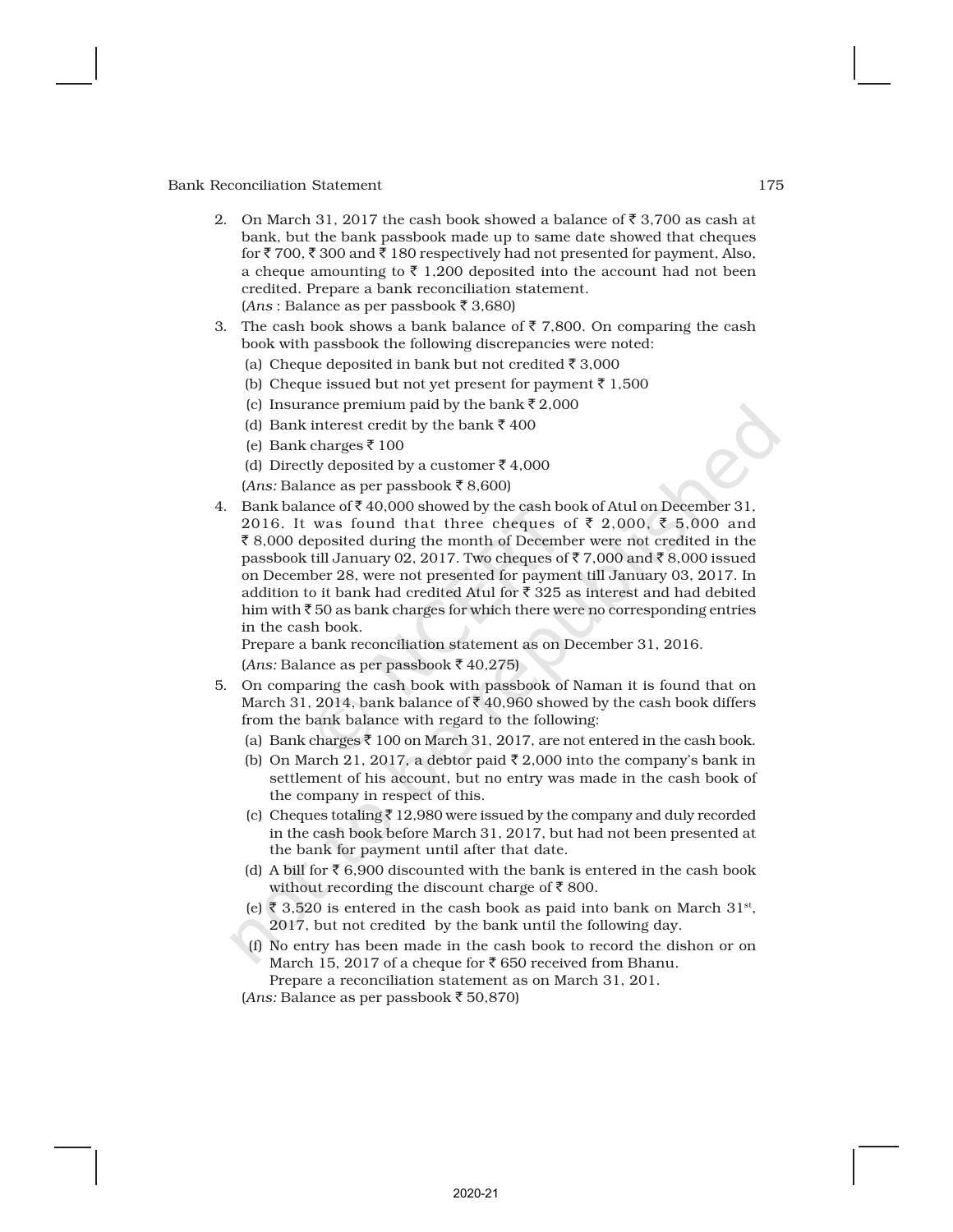- 6. Prepare bank reconciliation statement as on December 31, 2017. This day the passbook of Mr. Himanshu showed a balance of  $\bar{\tau}$  7,000.
	- (a) Cheques of  $\bar{\tau}$  1,000 directly deposited by a customer.
	- (b) The bank has credited Mr. Himanshu for  $\bar{z}$  700 as interest.
	- (c) Cheques for  $\bar{\tau}$  3000 were issued during the month of December but of these cheques for  $\bar{\tau}$  1,000 were not presented during the month of December.

 $(Ans: \text{Balance as per cash book } \overline{3}, 300).$ 

- 7. From the following particulars prepare a bank reconciliation statement showing the balance as per cash book on December 31, 2016.
	- (a) Two cheques of  $\bar{\tau}$  2,000 and  $\bar{\tau}$  5,000 were paid into bank in October, 2016 but were not credited by the bank in the month of December.
	- (b) A cheque of  $\overline{\mathfrak{c}}$  800 which was received from a customer was entered in the bank column of the cash book in December 2016 but was omitted to be banked in December, 2016.
	- (c) Cheques for  $\bar{z}$  10,000 were issued into bank in November 2016 but not credited by the bank on December 31, 2016.
	- (d) Interest on investment  $\bar{\tau}$  1,000 collected by bank appeared in the passbook.

Balance as per Passbook was  $\bar{z}$  50,000

 $(Ans: Balance as per cash book ₹ 47,800)$ 

- 8. Balance as per passbook of Mr. Kumar is 3,000.
	- (a) Cheque paid into bank but not yet cleared Ram Kumar ₹ 1,000 Kishore Kumar  $\bar{\bar{\mathbf{z}}}$  500
	- (b) Bank Charges  $\bar{z}$  300
	- (c) Cheque issued but not presented Hameed  $\bar{z}$  2,000 Kapoor ₹ 500
	- (d) Interest entered in the passbook but not entered in the cash book  $\bar{z}$  100 Prepare a bank reconciliation statement.

 $(Ans: Balance as per cash book ₹ 2,200).$ 

- 9. The passbook of Mr. Mohit current account showed a credit Balance of  $\bar{\xi}$  20,000 on dated December 31, 2016. Prepare a Bank Reconciliation Statement with the following information.
	- (i) A cheque of  $\bar{\tau}$  400 drawn on his saving account has been shown on current account.
	- (ii) He issued two cheques of  $\bar{\tau}$  300 and  $\bar{\tau}$  500 on of December 25, but only the Ist cheque was presented for payment.
	- (iii) One cheque issued by Mr. Mohit of  $\bar{z}$  500 on December 25, but it was not presented for payment whereas it was recorded twice in the cash book.

 $(Ans: Balance as per cash book ₹ 18,900).$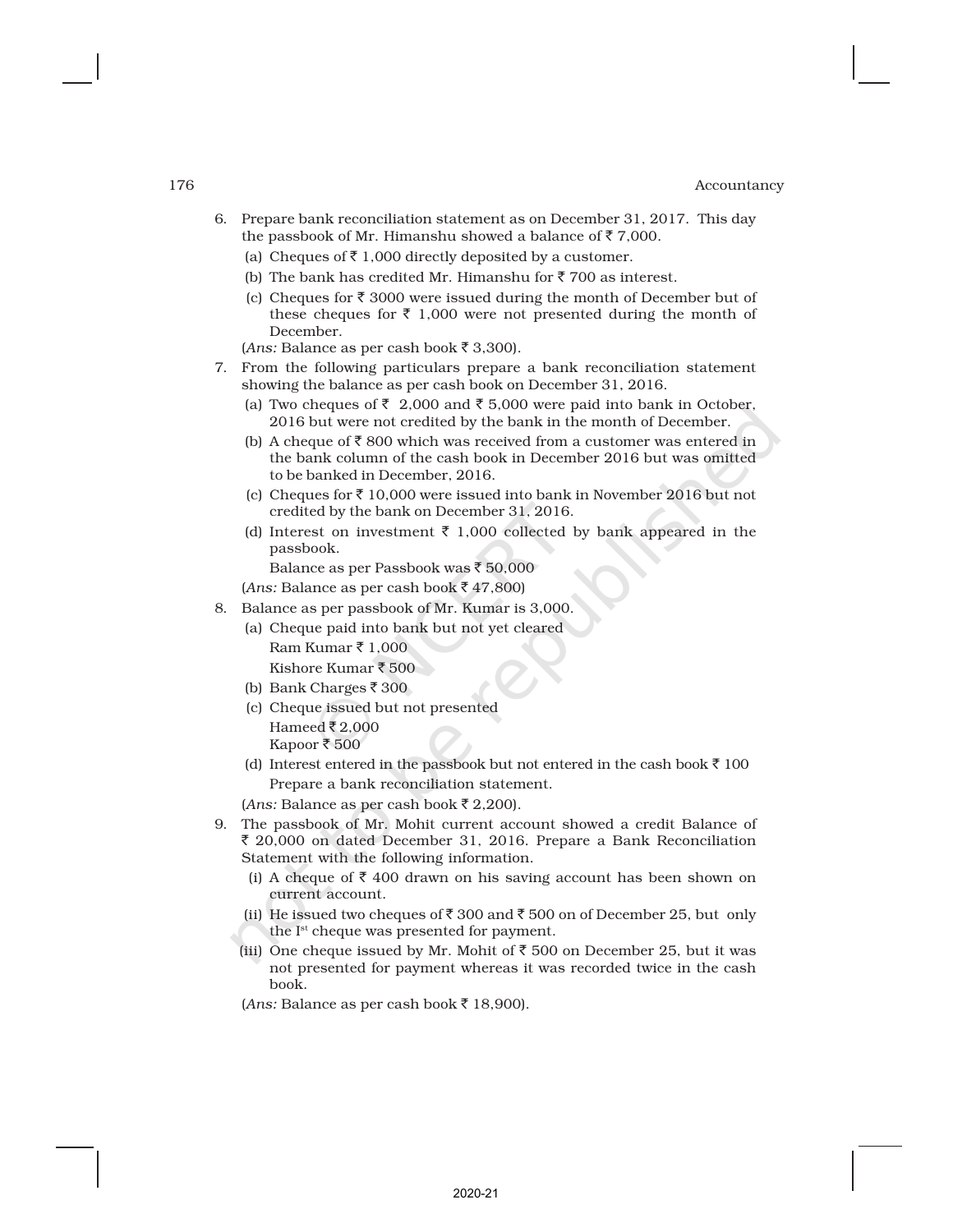*Unfavourable balance of cash book*

- 10. On Ist January 2017, Rakesh had an overdraft of  $\bar{\tau}$  8,000 as showed by his cash book. Cheques amounting to  $\bar{\tau}$  2,000 had been paid in by him but were not collected by the bank by January 01, 2017. He issued cheques of  $\bar{z}$  800 which were not presented to the bank for payment up to that day. There was a debit in his passbook of  $\bar{z}$  60 for interest and  $\bar{z}$  100 for bank charges. Prepare bank reconciliation statement for comparing both the balance.  $(Ans: Overdraff as per passbook ₹ 9,360)$
- 11. Prepare bank reconciliation statement.
	- (i) Overdraft shown as per cash book on December 31, 2017  $\bar{\tau}$  10,000.
	- (ii) Bank charges for the above period also debited in the passbook ₹ 100.
	- (iii) Interest on overdraft for six months ending December 31, 2017 ₹ 380 debited in the passbook.
	- (iv) Cheques issued but not incashed prior to December 31, 2017 amounted to  $\bar{z}$  2,150.
	- (v) Interest on Investment collected by the bank and credited in the passbook ₹600.
	- (vi) Cheques paid into bank but not cleared before December, 31, 2017  $were \bar{\tau} 1,100.$

 $(Ans: overdraff as per passbook$  $\overline{\xi}$  8,830).

12. Kumar find that the bank balance shown by his cash book on December 31, 2017 is  $\bar{\tau}$  90,600 (Credit) but the passbook shows a difference due to the following reason:

A cheque (post dated) for  $\bar{\xi}$  1,000 has been debited in the bank column of the cash book but not presented for payment. Also, a cheque for ₹ 8,000 drawn in favour of Manohar has not yet been presented for payment. Cheques totaling  $\bar{\tau}$  1,500 deposited in the bank have not yet been collected and cheque for  $\bar{\tau}$  5,000 has been dishonoured.

 $(Ans: overdraff as per passbook$  $\overline{\xi}$  90,100).

- 13. On December 31, 2017, the cash book of Mittal Bros. Showed an overdraft of  $\bar{\tau}$  6,920. From the following particulars prepare a Bank Reconciliation Statement and ascertain the balance as per passbook.
	- (1) Debited by bank for  $\bar{\tau}$  200 on account of Interest on overdraft and ₹ 50 on account of charges for collecting bills.
	- (2) Cheques drawn but not encashed before December, 31, 2017 for  $\bar{5}4,000.$
	- (3) The bank has collected interest and has credited  $\bar{\tau}$  600 in passbook.
	- (4) A bill receivable for  $\bar{\tau}$  700 previously discounted with the bank had been dishonoured and debited in the passbook.
	- (5) Cheques paid into bank but not collected and credited before December 31, 2017 amounted ₹6,000.

 $(Ans: Overdraff as per passbook \overline{5} 9,170).$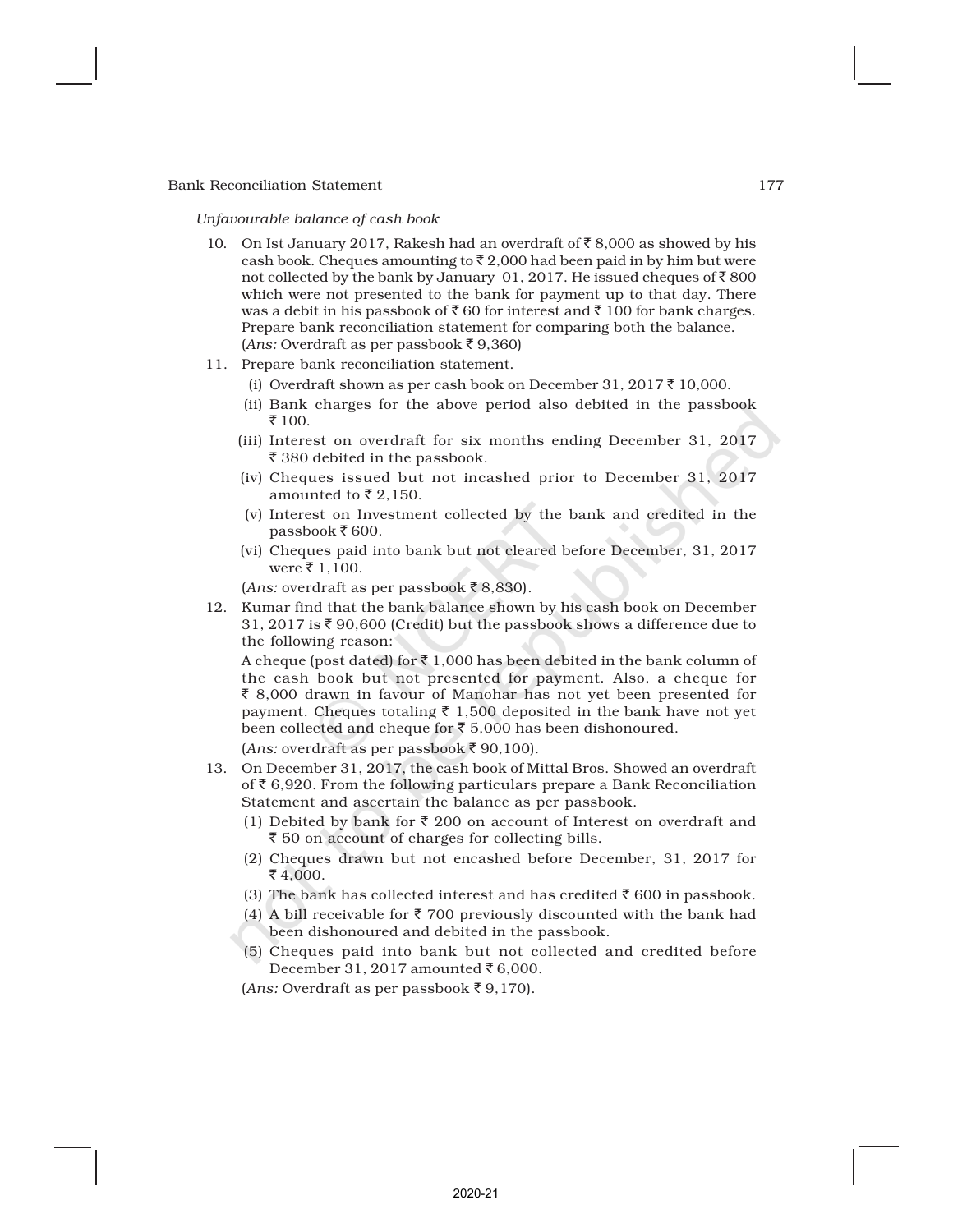*Unfavourable balance of the passbook*

- 14. Prepare bank reconciliation statement of Shri Bhandari as on March 31, 2017
	- (i) The Payment of a cheque for  $\bar{z}$  550 was recorded twice in the passbook.
	- (ii) Withdrawal column of the passbook under cast by  $\bar{z}$  200
	- (iii) A Cheque of  $\bar{\tau}$  200 has been debited in the bank column of the Cash Book but it was not sent to bank at all.
	- (iv) A Cheque of  $\bar{\tau}$  300 debited to Bank column of the cash book was not sent to the bank.
	- (v)  $\bar{\tau}$  500 in respect of dishonoured cheque were entered in the passbook but not in the cash book.
		- Overdraft as per passbook is  $\bar{\tau}$  20,000.

 $(Ans: Overdraff as per cash book$  $\overline{\xi}$  21,350).

- 15. Overdraft shown by the passbook of Mr. Murli is  $\bar{\tau}$  20,000. Prepare bank reconciliation statement on dated March 31, 2017.
	- (i) Bank charges debited as per passbook  $\bar{z}$  500.
	- (ii) Cheques recorded in the cash book but not sent to the bank for collection  $\bar{\tau}$  2,500.
	- (iii) Received a payment directly from customer  $\bar{z}$  4,600.
	- (iv) Cheque issued but not presented for payment  $\bar{\tau}$  6,980.
	- (v) Interest credited by the bank  $\bar{\tau}$  100.
	- (vi) LIC paid by bank  $\overline{\xi}$  2,500.
	- (vii) Cheques deposited with the bank but not collected  $\bar{\tau}$  3,500.  $(Ans: Overdraff as per cash book \t{7} 22,680).$
- 16. Raghav & Co. have two bank accounts. Account No. I and Account No. II. From the following particulars relating to Account No. I, find out the balance on that account of March 31, 2017 according to the cash book of the firm.
	- (i) Cheques paid into bank prior to March 31, 2017, but not credited for ₹ 10,000.
	- (ii) Transfer of funds from account No. II to account no. I recorded by the bank on March 31, 2017 but entered in the cash book after that date for  $\overline{\xi}$  8,000.
	- (iii) Cheques issued prior to March 31, 2017 but not presented until after that date for  $\overline{5}$  7,429.
	- (iv) Bank charges debited by bank not entered in the cash book for ₹ 200.
	- (v) Interest Debited by the bank not entered in the cash book  $\bar{\tau}$  580.

(vi) Overdraft as per Passbook  $\bar{z}$  18,990.

 $(Ans: Overdraff as per cash book \t{7} 23,639).$ 

17. Prepare a bank reconciliation statement from the following particulars and show the balance as per cash book.